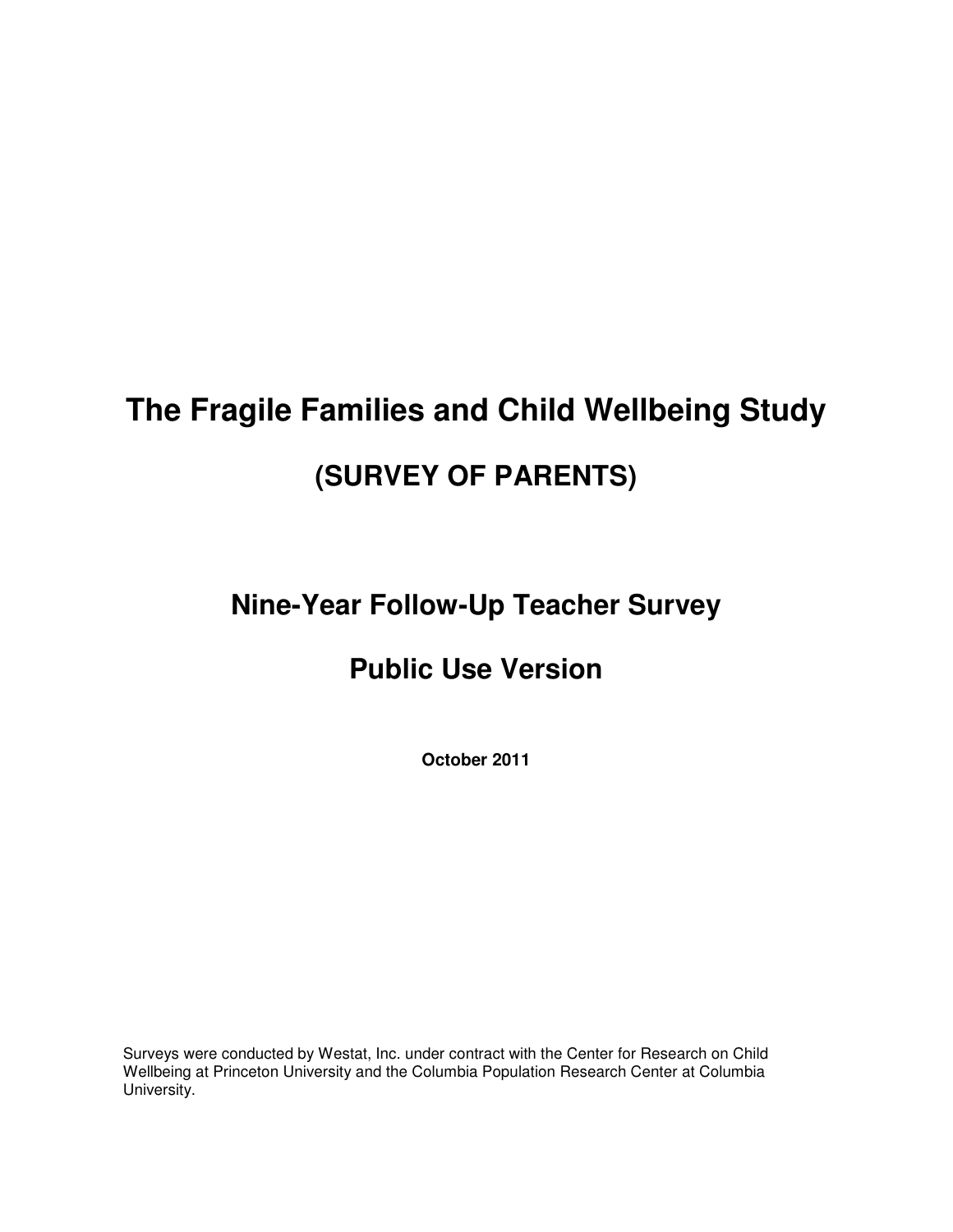### **TABLE OF CONTENTS**

| <b>SECTION</b> | <b>PAGE</b> |
|----------------|-------------|
|                |             |
|                |             |
|                |             |
|                |             |
|                |             |
|                |             |
|                |             |
|                |             |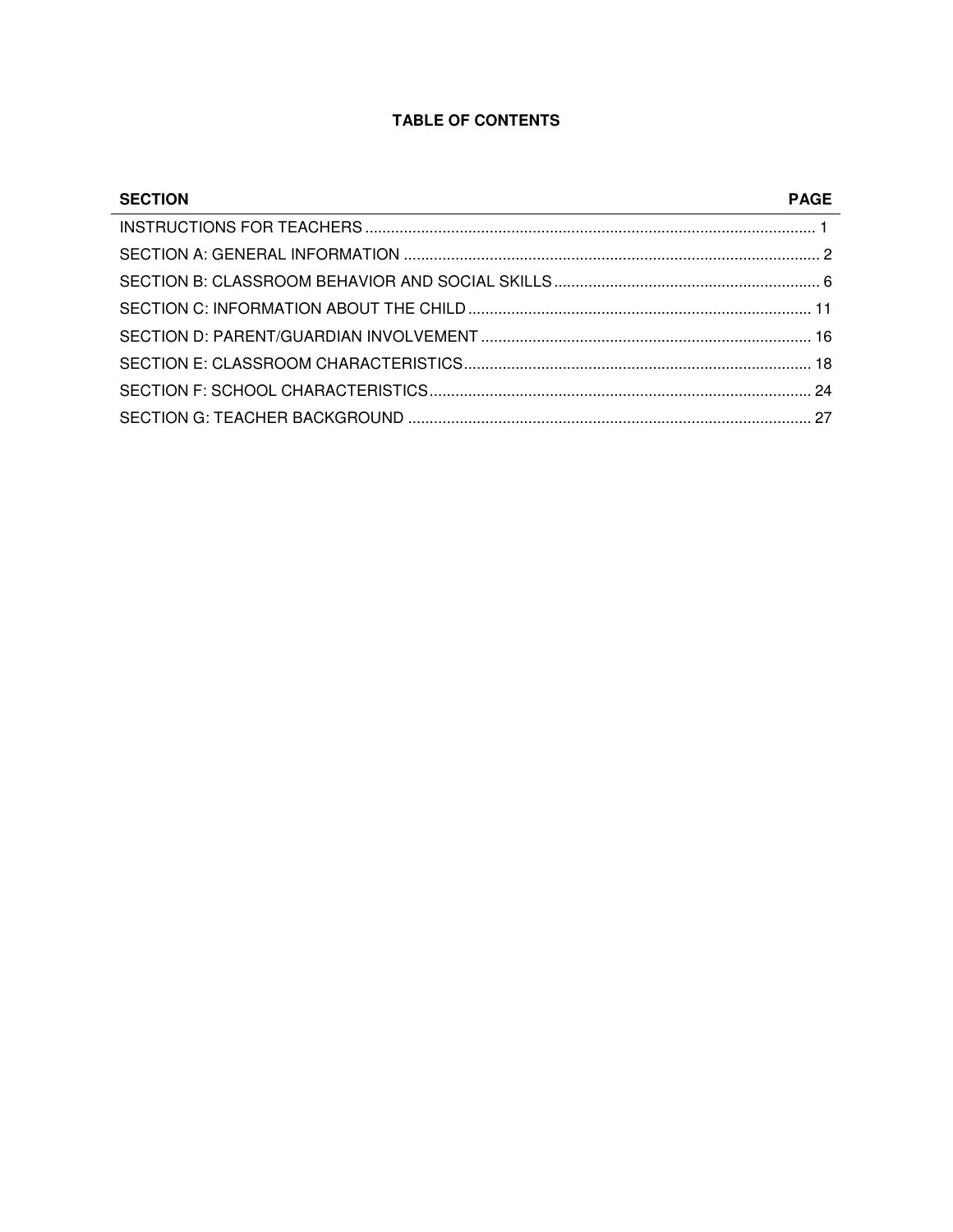### **INSTRUCTIONS FOR TEACHERS**

Thank you for agreeing to participate in the Year 9 Teacher Survey, as part of the Survey of Parents Study being conducted by Princeton and Columbia Universities.

This questionnaire asks about:

- a) general information;
- b) classroom behavior and social skills specific to the participating child;
- c) information specific to the participating child;
- d) parent/guardian involvement;
- e) classroom characteristics
- f) school climate and environment; and
- g) general information about you.

Any information you provide will be kept absolutely confidential. No information will be shared with any government agency, with any parents or other people in your school, nor will your name or the child's name appear in anything that is written, published, or presented about this study. Your participation in the study is voluntary and you may refuse to answer any questions you are not comfortable answering.

Please follow these steps:

- 1. Fill out the Teacher Participation Consent Form. Please sign your name to indicate your agreement to participate. Then print your name as you would like it to appear on the check and the address where you would like the check mailed. Keep the yellow copy of the form for your records.
- 2. Complete the questionnaire. It will take approximately 30 minutes. **Please indicate your answers on the questionnaire by circling the appropriate response code number or by writing your response in the space provided.** Depending on the response, you may be directed to skip over some questions.
- 3. Mail back to us, using the self-addressed, postage-paid envelope:
	- **the completed questionnaire, and**
	- the white copy of the consent form.
- 4. As a token of our appreciation for your time and effort, you will receive a check for \$25 within 2-3 weeks of our receipt of the completed questionnaire and form.

### **Thank you!**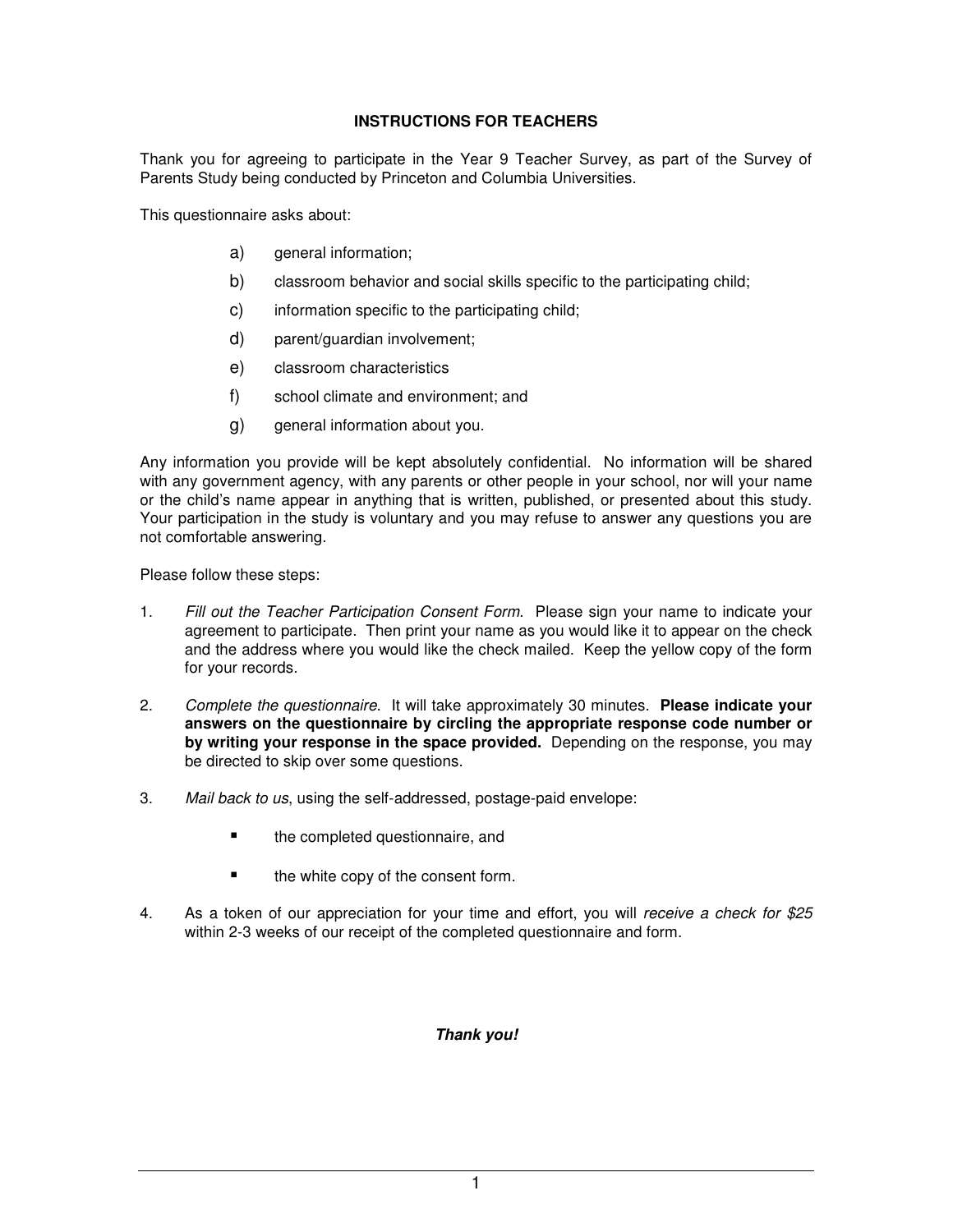### **SECTION A: GENERAL INFORMATION**

### **Please indicate your answers by circling the appropriate response code number or by writing your response in the space provided.**

|     |                                             | t5a1month t5a1year |  |
|-----|---------------------------------------------|--------------------|--|
| A1. | Today's date: $ \_\_\_\_\ $ / $ \_\_\_\_\ $ | MONTH YEAR         |  |
|     |                                             |                    |  |

A2B. What grade was this child in when you taught him/her?

### |\_\_\_\_\_\_| GRADE

|            | $-7$ |
|------------|------|
| DON'T KNOW |      |

| A3. |          | What academic year did you teach this child? |
|-----|----------|----------------------------------------------|
|     | A3start: | 2011 1                                       |
|     | A3end:   | 20                                           |

A4. Was/has this child been in your class since the beginning of the academic year?

A5. How many months was this child in your class? (If the child is currently in your class, please enter the number of months to date).

#### |\_\_\_|\_\_\_| MONTHS

A6. Is your school a public school?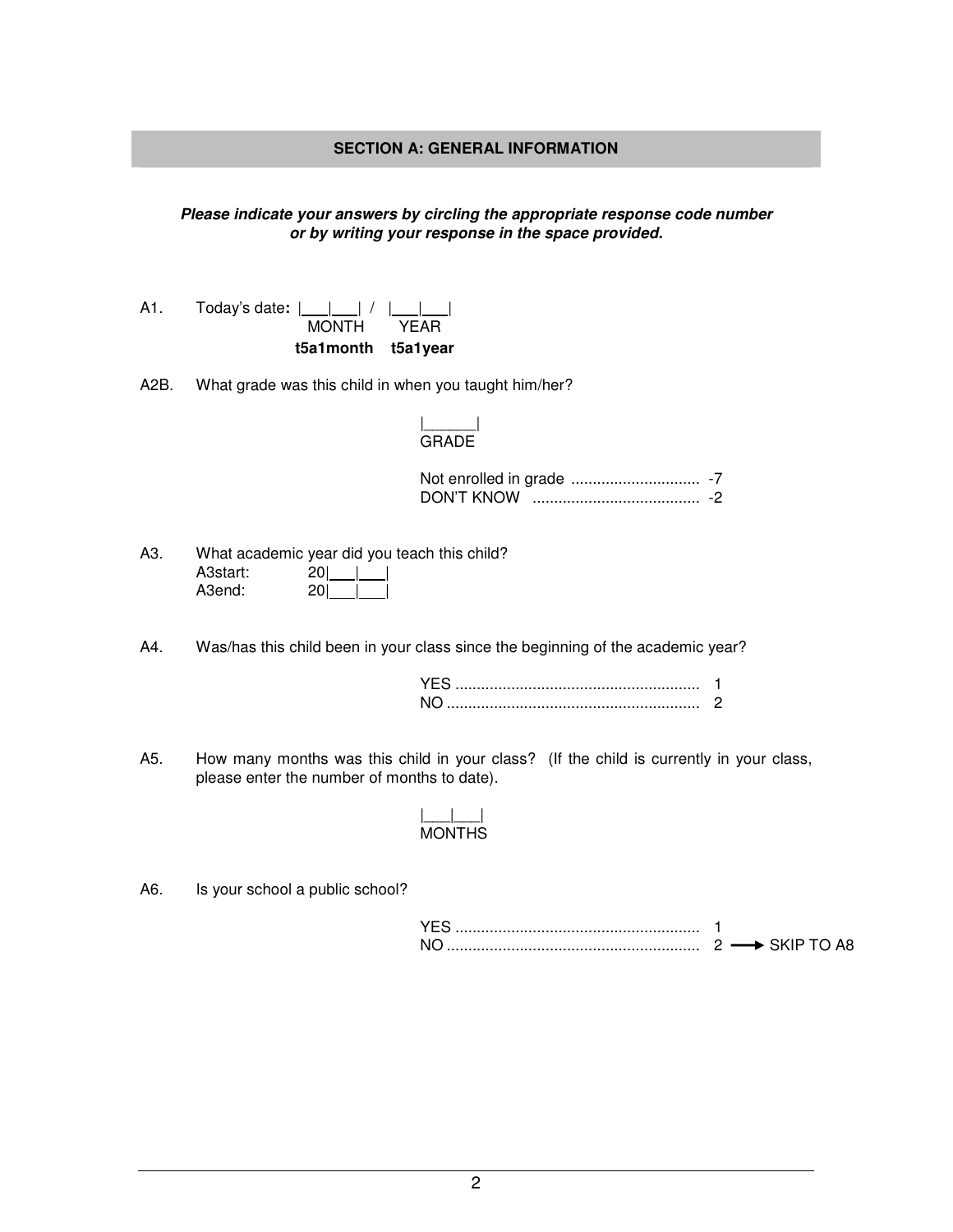A7. What type of PUBLIC school?

### CIRCLE ONE RESPONSE.

| Regular public school                                                                          |   |                          |
|------------------------------------------------------------------------------------------------|---|--------------------------|
| School with a magnet program<br>(e.g., science/math school, foreign language immersion school) | 2 |                          |
| School of choice<br>(e.g., charter school, open enrollment, non-specialized curriculum)        | 3 | $\rightarrow$ SKIP TO A9 |
| Special Education school                                                                       | 4 |                          |
|                                                                                                | 5 |                          |

### A8. What type of NON-PUBLIC school?

### CIRCLE ONE RESPONSE.

|                          | 2 |
|--------------------------|---|
|                          | 3 |
|                          |   |
|                          | 5 |
|                          | 6 |
| Special Education school |   |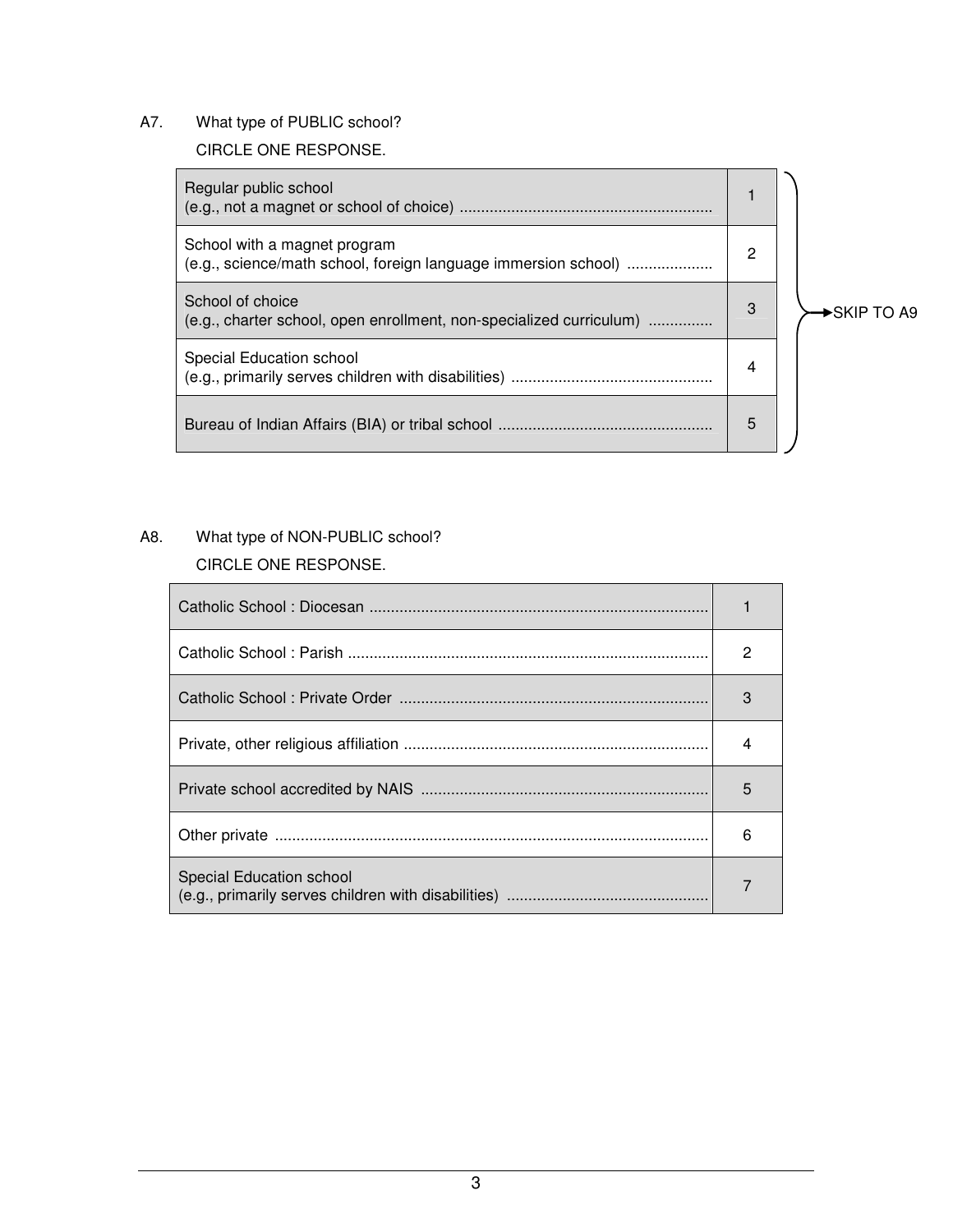A9. Are the following grade levels taught in the school? CIRCLE ONE RESPONSE FOR EACH ITEM.

|    |                                          | <b>YES</b>   | <b>NO</b>      |
|----|------------------------------------------|--------------|----------------|
| a. |                                          | 1            | $\overline{2}$ |
| b. |                                          | 1            | $\overline{2}$ |
| c. | Programs for special needs children      | $\mathbf{1}$ | $\overline{2}$ |
| d. |                                          | 1            | $\overline{c}$ |
| е. | Transitional (or readiness) kindergarten | $\mathbf{1}$ | $\overline{2}$ |
| f. |                                          | $\mathbf{1}$ | $\overline{2}$ |
| g. |                                          | $\mathbf{1}$ | $\overline{2}$ |
| h. |                                          | $\mathbf{1}$ | $\overline{2}$ |
| i. |                                          | 1            | $\overline{2}$ |
| j. |                                          | 1            | $\overline{c}$ |
| k. |                                          | 1            | $\overline{2}$ |
| L. |                                          | 1            | $\overline{2}$ |
| m. |                                          | 1            | $\overline{2}$ |
| n. |                                          | 1            | $\overline{2}$ |
| 0. | $9^{th}$                                 | 1            | $\overline{2}$ |
| p. |                                          | 1            | $\overline{2}$ |
| q. | $11^{th}$                                | 1            | 2              |
| r. | $12^{th}$                                | 1            | $\overline{c}$ |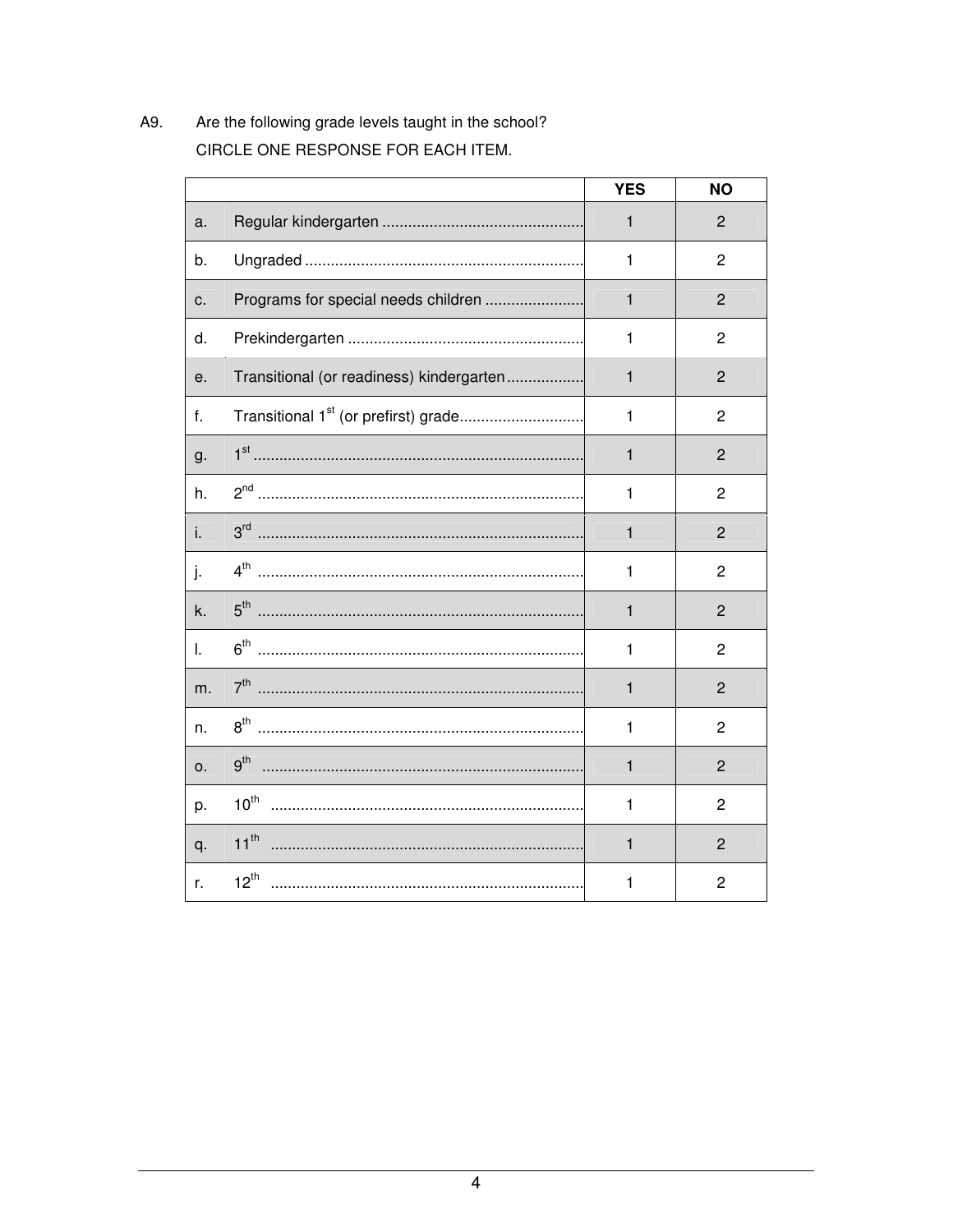A10. Which category best describes the way the classroom in which you teach/taught this child is/was organized? CIRCLE ONE RESPONSE.

| Self-contained class – you teach multiple subjects to the                                                                                                               |   |
|-------------------------------------------------------------------------------------------------------------------------------------------------------------------------|---|
| Team teaching $-$ you collaborate with one or more<br>teachers in teaching multiple subjects to the same                                                                | 2 |
| Departmentalized instruction -you teach subject matter<br>courses (e.g. language arts, mathematics, science)<br>to several classes of different children all or most of | з |
| "Pull-Out" Class - you provide instruction (e.g. special<br>education, reading) to certain students who are released                                                    |   |

### A11. In which subject(s) do/did you instruct the child? CIRCLE ALL THAT APPLY.

| a11 1   |                                     |
|---------|-------------------------------------|
| a11 2   |                                     |
| a11 $3$ |                                     |
| a11 4   |                                     |
| a11 5   |                                     |
| a11 101 |                                     |
| a11 102 | English as a Secondary Language 102 |
| a11 103 | Health and Physical Education 103   |
| a11 104 |                                     |
| a11 105 |                                     |
| a11 106 | Computers and Technology106         |
| a11 107 |                                     |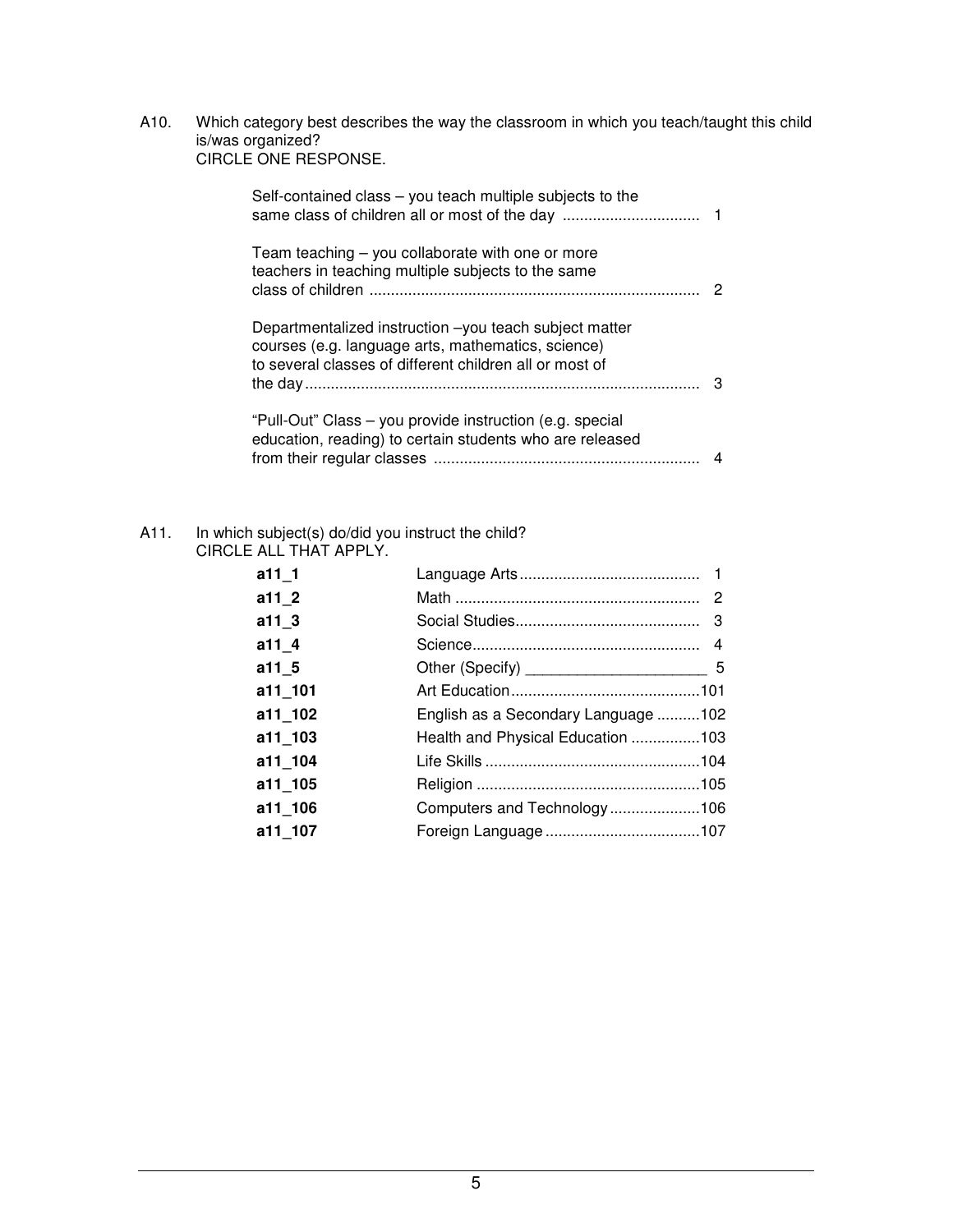### **SECTION B: CLASSROOM BEHAVIOR AND SOCIAL SKILLS**

B1. Please read each statement thinking about this child's SOCIAL SKILLS during the past month and how often the child demonstrated the behaviors listed below. Decide whether the child behaved this way "Never," "Sometimes," "Often," or "Very Often."

|    |                                                                                | <b>NEVER</b> | <b>SOMETIMES</b> | <b>OFTEN</b> | <b>VERY</b><br><b>OFTEN</b> |
|----|--------------------------------------------------------------------------------|--------------|------------------|--------------|-----------------------------|
| a. | Controls temper in conflict situations with                                    | $\mathbf{1}$ | $\overline{2}$   | 3            | 4                           |
| b. | Compromises in conflict situations by<br>changing own ideas to reach agreement | 1            | 2                | 3            | 4                           |
| c. | Responds appropriately to peer pressure                                        | 1            | $\overline{2}$   | 3            | 4                           |
| d. | Says nices things about himself or herself                                     | 1            | $\overline{2}$   | 3            | 4                           |
| е. | Invites others to join in activities                                           | $\mathbf{1}$ | $\overline{2}$   | 3            | 4                           |
| f. | Uses free time in an acceptable way                                            | 1            | 2                | 3            | 4                           |
| g. | Finishes class assignments within time                                         | $\mathbf{1}$ | $\overline{2}$   | 3            | 4                           |
| h. |                                                                                | 1            | $\overline{c}$   | 3            | 4                           |
| i. | Responds appropriately to teasing by                                           | $\mathbf{1}$ | $\overline{2}$   | 3            | 4                           |
| j. | Controls temper in conflict situations with                                    | 1            | $\overline{2}$   | 3            | 4                           |
| k. |                                                                                | $\mathbf{1}$ | $\overline{2}$   | 3            | 4                           |
| I. | Uses time appropriately while waiting for                                      | 1            | $\overline{c}$   | 3            | 4                           |
| m. | Produces correct schoolwork                                                    | 1            | $\overline{2}$   | 3            | 4                           |
| n. | Accepts peers' ideas for group activities                                      | 1            | $\overline{2}$   | 3            | 4                           |
| 0. | Gives compliments to peers                                                     | 1            | $\overline{2}$   | 3            | 4                           |
| p. |                                                                                | 1            | $\overline{c}$   | 3            | 4                           |
| q. | Puts work materials or school property                                         | 1            | $\overline{2}$   | 3            | 4                           |
| r. | Cooperates with peers without prompting                                        | $\mathbf{1}$ | $\overline{c}$   | 3            | 4                           |
| S. | Joins an ongoing activity or group without                                     | $\mathbf{1}$ | $\overline{c}$   | 3            | 4                           |

CIRCLE ONE RESPONSE FOR EACH ITEM.

Items B1a-y and B3a-l: Adpated with permission from Elementary Scale A ("How Often?"), Frank M. Gresham and Stephen N. Elliott © 1990, American Guidance Service, Inc. Items B1z-ad and B2a-g: Copyright © 1990 American Guidance Services, Inc., this adaptation 2007. Published and distributed exclusively by NCS Pearson, Inc. Licensed through Pearson Assessments. Items B4a-B4u: Copyright© 1997, Multi-Health Systems Inc. 3770 Victoria Park Avenue, Toronto, ON, M2H3M6. All Rights Reserved.

6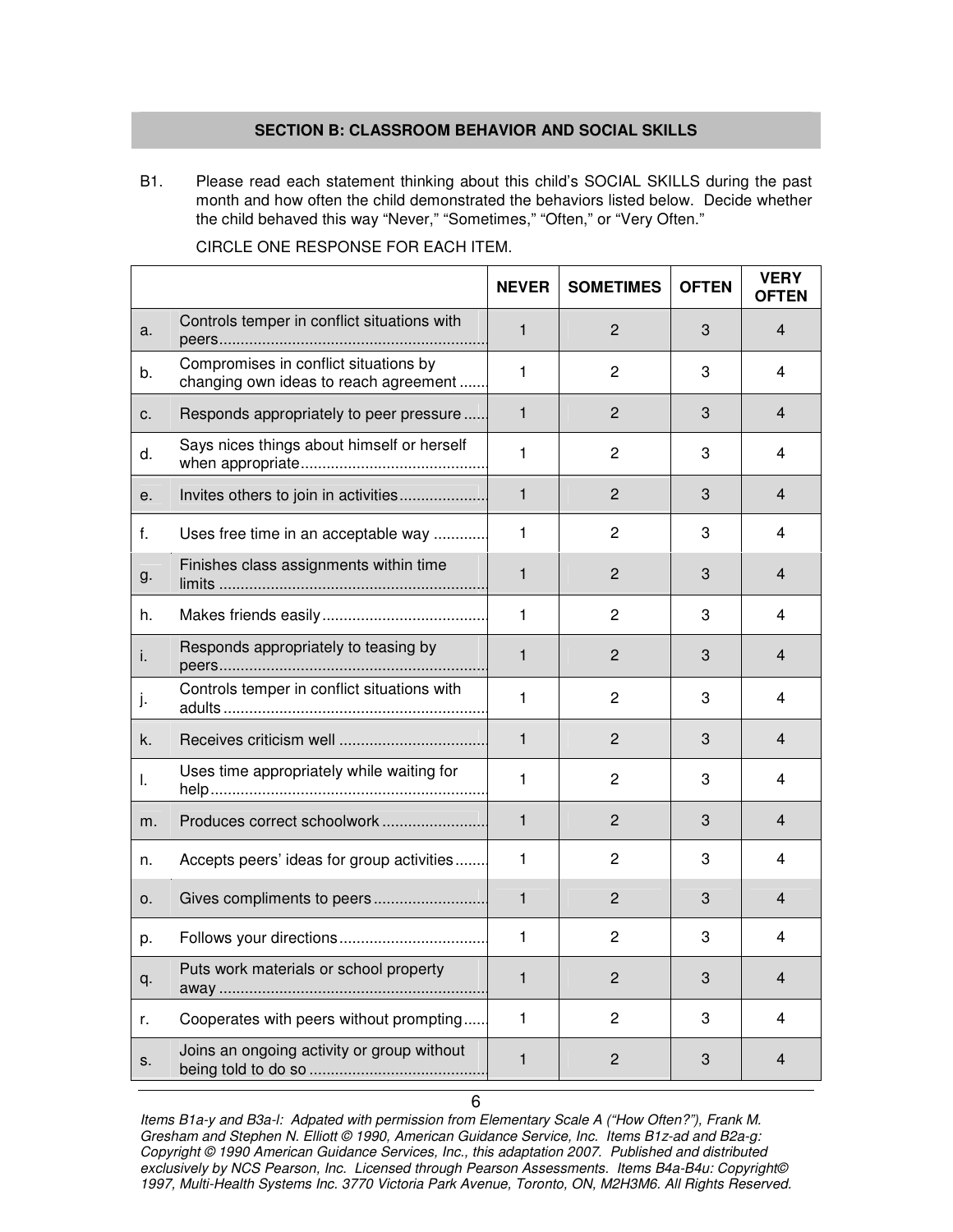|     |                                                                                     | <b>NEVER</b> | <b>SOMETIMES</b> | <b>OFTEN</b> | <b>VERY</b><br><b>OFTEN</b> |
|-----|-------------------------------------------------------------------------------------|--------------|------------------|--------------|-----------------------------|
| t.  | Responds appropriately when pushed or                                               |              | $\overline{2}$   | 3            | 4                           |
| u.  | Ignores peer distractions when doing class                                          |              | $\overline{2}$   | 3            | 4                           |
| v.  | Keeps desk clean and neat without being                                             |              | $\overline{2}$   | 3            | 4                           |
| W.  |                                                                                     | 1            | 2                | 3            | 4                           |
| X.  | Easily makes transition from one<br>classroom activity to another                   | 1            | $\overline{c}$   | 3            | 4                           |
| у.  | Gets along with people who are different                                            | 1            | $\overline{2}$   | 3            | 4                           |
| Z.  | Expresses own feelings, opinions, and<br>ideas without putting down those of others |              | $\overline{2}$   | 3            | 4                           |
| aa. | Forms and maintains friendships                                                     | 1            | $\overline{2}$   | 3            | $\overline{\mathcal{A}}$    |
| ab. | Respects the property rights of others                                              | 1            | $\overline{2}$   | 3            | 4                           |
| ac. | Is sensitive to the feelings of others                                              | 1            | $\overline{2}$   | 3            | $\overline{\mathcal{A}}$    |
| ad. | Comforts or helps other children                                                    | 1            | $\overline{2}$   | 3            | 4                           |

B2. Please read each statement thinking about this child's BEHAVIOR TOWARD SCHOOL WORK AND LEARNING during the past month and how often the child demonstrated the behavior listed below. Decide whether the child behaved this way "Never," "Sometimes," "Often," or "Very Often."

|    |                                     | <b>NEVER</b> | <b>SOMETIMES</b> | <b>OFTEN</b> | <b>VERY</b><br>OFTEN |
|----|-------------------------------------|--------------|------------------|--------------|----------------------|
| a. |                                     |              | 2                | 3            |                      |
| b. |                                     |              | 2                | 3            |                      |
| C. |                                     |              | $\mathcal{P}$    | 3            |                      |
| d. | Easily adapts to change in routine  |              | 2                | 3            |                      |
| е. |                                     |              | 2                | 3            |                      |
| f. | Shows eagerness to learn new things |              | 2                | З            |                      |
| g. |                                     |              | 2                | 3            |                      |

CIRCLE ONE RESPONSE FOR EACH ITEM.

Items B1a-y and B3a-l: Adpated with permission from Elementary Scale A ("How Often?"), Frank M. Gresham and Stephen N. Elliott © 1990, American Guidance Service, Inc. Items B1z-ad and B2a-g: Copyright © 1990 American Guidance Services, Inc., this adaptation 2007. Published and distributed exclusively by NCS Pearson, Inc. Licensed through Pearson Assessments. Items B4a-B4u: Copyright© 1997, Multi-Health Systems Inc. 3770 Victoria Park Avenue, Toronto, ON, M2H3M6. All Rights Reserved.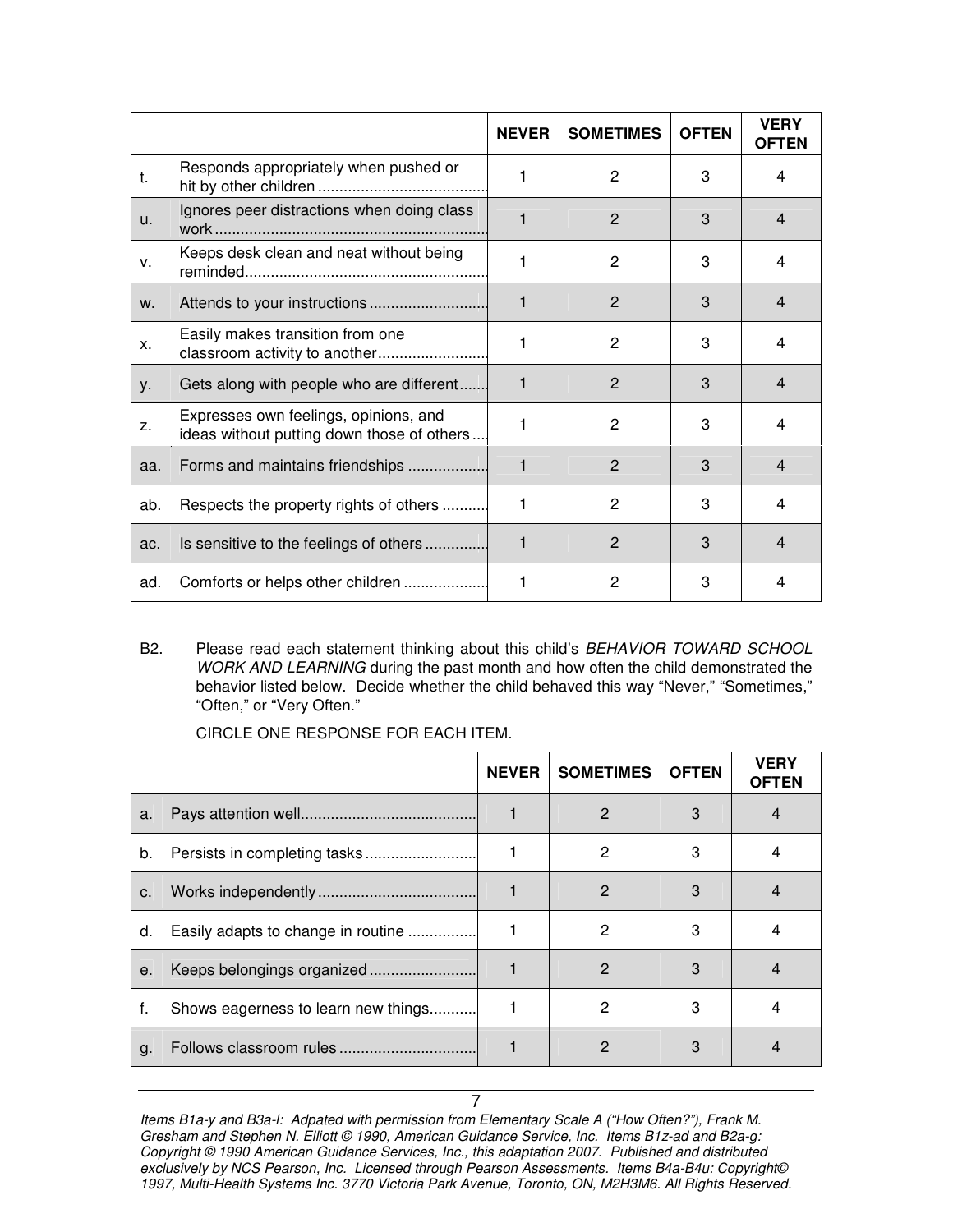B3. Please read each statement thinking about this child's CLASSROOM BEHAVIOR during the past month and how often the child demonstrated the behavior listed below. Decide whether the child behaved this way "Never," "Sometimes," "Often," or "Very Often."

|            |                                           | <b>NEVER</b> | <b>SOMETIMES</b> | <b>OFTEN</b> | <b>VERY</b><br><b>OFTEN</b> |
|------------|-------------------------------------------|--------------|------------------|--------------|-----------------------------|
| a.         |                                           | 1            | 2                | 3            | 4                           |
| b.         |                                           | 1            | 2                | 3            | 4                           |
| C.         |                                           | $\mathbf{1}$ | 2                | 3            | 4                           |
| d.         |                                           | 1            | 2                | 3            | 4                           |
| $\theta$ . | Shows anxiety about being with a group of | 1            | 2                | 3            | 4                           |
| f.         |                                           | 1            | 2                | 3            | 4                           |
| g.         |                                           | 1            | 2                | 3            | 4                           |
| h.         | Talks back to adults when corrected       | 1            | 2                | 3            | 4                           |
| j.         |                                           | 1            | $\overline{2}$   | 3            | $\overline{4}$              |
| j.         |                                           | 1            | $\overline{2}$   | 3            | 4                           |
| k.         |                                           | 1            | $\overline{2}$   | 3            | 4                           |
| I.         |                                           | 1            | $\overline{2}$   | 3            | 4                           |

CIRCLE ONE RESPONSE FOR EACH ITEM.

Items B1a-y and B3a-l: Adpated with permission from Elementary Scale A ("How Often?"), Frank M. Gresham and Stephen N. Elliott © 1990, American Guidance Service, Inc. Items B1z-ad and B2a-g: Copyright © 1990 American Guidance Services, Inc., this adaptation 2007. Published and distributed exclusively by NCS Pearson, Inc. Licensed through Pearson Assessments. Items B4a-B4u: Copyright© 1997, Multi-Health Systems Inc. 3770 Victoria Park Avenue, Toronto, ON, M2H3M6. All Rights Reserved.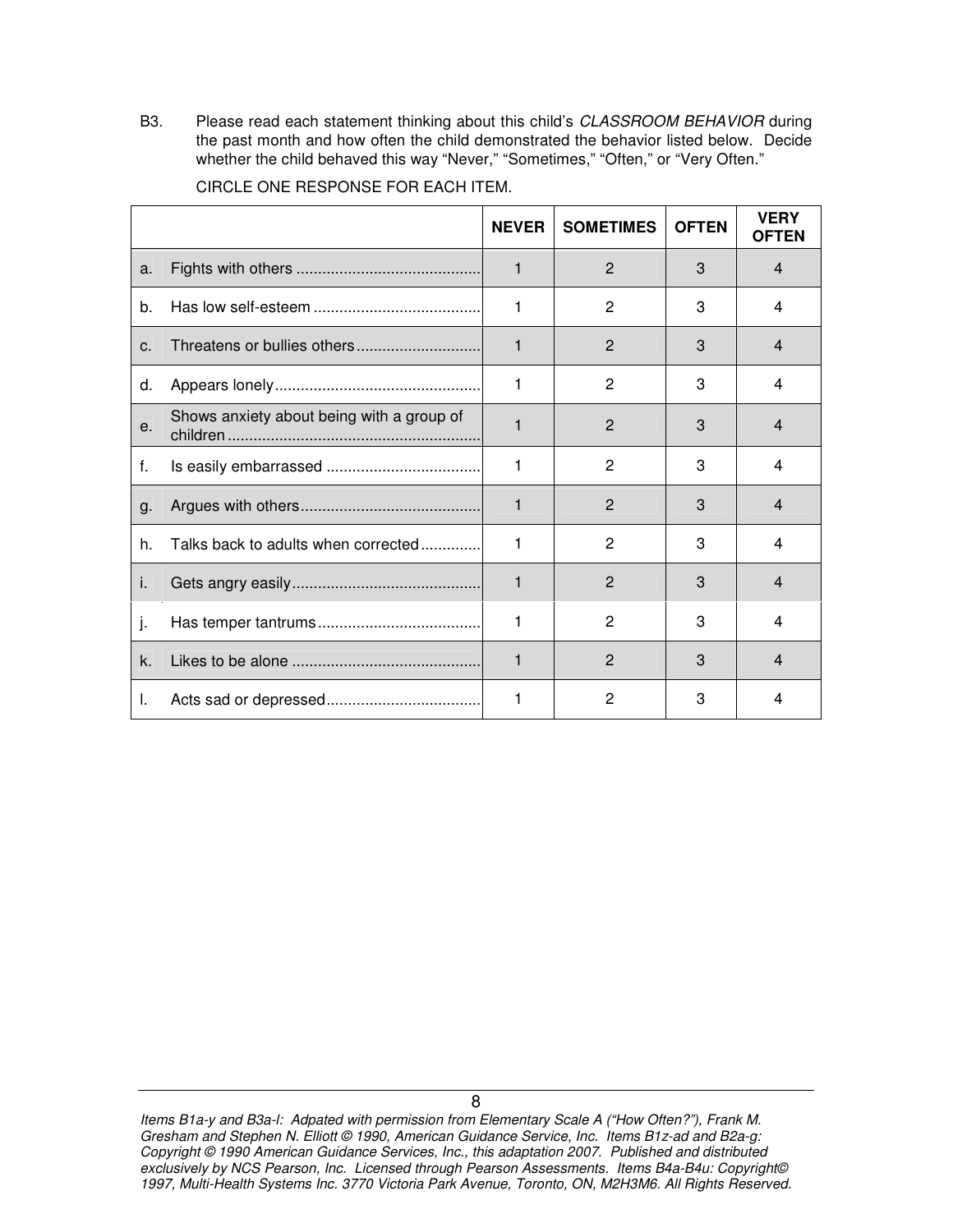B4. Below are a number of common problems that children have in school. Please rate each item according to how much of a problem it has been in the last month. For each item, ask yourself, "How much of problem has this been in the last month?", and circle the best answer for each one. If none, not at all, seldom, or very infrequently, you would circle 0. If very much true, or it occurs very often or frequently, you would circle 3. You would circle 1 or 2 for ratings in between.

|    |                                                                                          | <b>NOT</b><br><b>TRUE</b><br>(Never,<br>Seldom) | <b>JUST A</b><br><b>LITTLE TRUE</b><br>(Occasionally) | <b>PRETTY</b><br><b>MUCH</b><br><b>TRUE</b><br>(Often,<br>Quite a<br>Bit) | <b>VERY</b><br><b>MUCH</b><br><b>TRUE</b><br>(Very<br>Often,<br><b>Very</b><br>Frequent) |
|----|------------------------------------------------------------------------------------------|-------------------------------------------------|-------------------------------------------------------|---------------------------------------------------------------------------|------------------------------------------------------------------------------------------|
| a. |                                                                                          | $\mathbf 0$                                     | $\mathbf{1}$                                          | $\overline{2}$                                                            | 3                                                                                        |
| b. |                                                                                          | $\Omega$                                        | 1                                                     | $\mathbf{2}$                                                              | 3                                                                                        |
| c. |                                                                                          | $\mathbf{0}$                                    | 1                                                     | $\overline{2}$                                                            | 3                                                                                        |
| d. | Forgets things he or she has already learned                                             | $\mathbf{0}$                                    | 1                                                     | 2                                                                         | 3                                                                                        |
| е. |                                                                                          | $\Omega$                                        | 1                                                     | $\overline{2}$                                                            | 3                                                                                        |
| f. | Actively defies or refuses to comply with                                                | $\Omega$                                        | 1                                                     | 2                                                                         | 3                                                                                        |
| g. | Is always "on the go" or acts as if driven by a                                          | $\Omega$                                        | 1                                                     | $\overline{2}$                                                            | 3                                                                                        |
| h. |                                                                                          | $\mathbf{0}$                                    | 1                                                     | 2                                                                         | 3                                                                                        |
| İ. |                                                                                          | 0                                               | 1                                                     | $\overline{2}$                                                            | 3                                                                                        |
| ŀ. |                                                                                          | $\mathbf{0}$                                    | 1                                                     | $\mathbf{2}$                                                              | 3                                                                                        |
| k. | Leaves seat in classroom or in other situations<br>in which remaining seated is expected | $\Omega$                                        | 1                                                     | $\overline{2}$                                                            | 3                                                                                        |
| I. | Fidgets with hands or feet or squirms in seat                                            | $\mathbf{0}$                                    | 1                                                     | 2                                                                         | 3                                                                                        |
| m. |                                                                                          | 0                                               | $\mathbf{1}$                                          | $\overline{2}$                                                            | 3                                                                                        |
| n. |                                                                                          | 0                                               | 1                                                     | 2                                                                         | 3                                                                                        |
| 0. |                                                                                          | 0                                               | 1                                                     | $\overline{c}$                                                            | 3                                                                                        |
| p. | Only pays attention to things he or she is really                                        | $\mathbf 0$                                     | 1                                                     | $\overline{c}$                                                            | 3                                                                                        |
| q. | Has difficulty waiting his or her turn                                                   | $\mathbf 0$                                     | 1                                                     | $\overline{c}$                                                            | 3                                                                                        |

CIRCLE ONE RESPONSE FOR EACH ITEM.

Items B1a-y and B3a-l: Adpated with permission from Elementary Scale A ("How Often?"), Frank M. Gresham and Stephen N. Elliott © 1990, American Guidance Service, Inc. Items B1z-ad and B2a-g: Copyright © 1990 American Guidance Services, Inc., this adaptation 2007. Published and distributed exclusively by NCS Pearson, Inc. Licensed through Pearson Assessments. Items B4a-B4u: Copyright© 1997, Multi-Health Systems Inc. 3770 Victoria Park Avenue, Toronto, ON, M2H3M6. All Rights Reserved.

9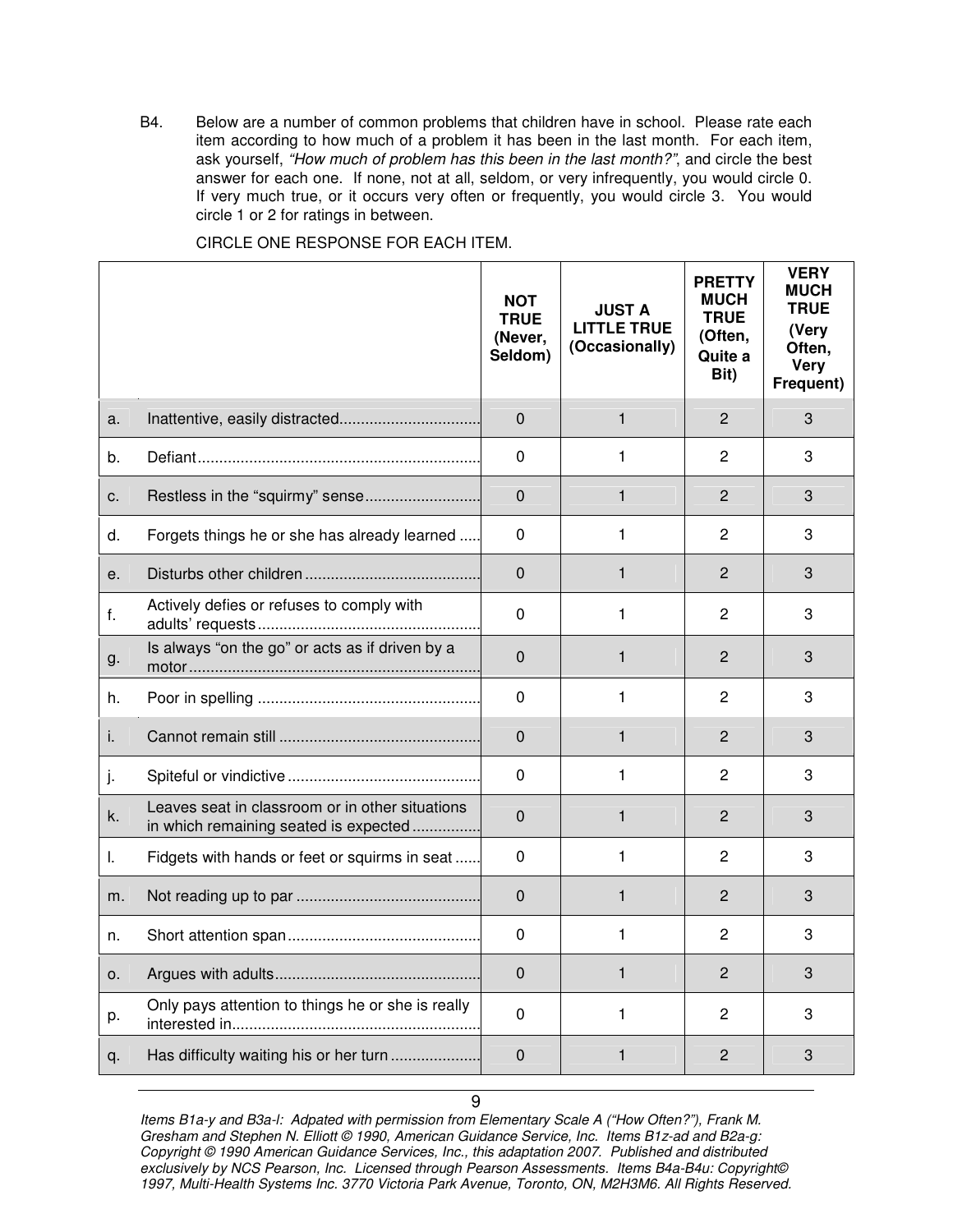|     |                                                                                                                                         | <b>NOT</b><br><b>TRUE</b><br>(Never,<br>Seldom) | <b>JUST A</b><br><b>LITTLE TRUE</b><br>(Occasionally) | <b>PRETTY</b><br><b>MUCH</b><br><b>TRUE</b><br>(Often,<br>Quite a<br>Bit) | <b>VERY</b><br><b>MUCH</b><br><b>TRUE</b><br>(Very<br>Often,<br><b>Very</b><br>Frequent) |
|-----|-----------------------------------------------------------------------------------------------------------------------------------------|-------------------------------------------------|-------------------------------------------------------|---------------------------------------------------------------------------|------------------------------------------------------------------------------------------|
| r.  |                                                                                                                                         | $\Omega$                                        | 1                                                     | 2                                                                         | 3                                                                                        |
| S.  | Distractability or attention span a problem                                                                                             | $\mathbf 0$                                     | 1                                                     | $\overline{2}$                                                            | 3                                                                                        |
| t.  | Temper outbursts; explosive, unpredictable                                                                                              | $\Omega$                                        | 1                                                     | 2                                                                         | 3                                                                                        |
| u.  | Runs about or climbs excessively in situations                                                                                          | $\mathbf 0$                                     | $\mathbf{1}$                                          | $\overline{2}$                                                            | 3                                                                                        |
| v.  |                                                                                                                                         | $\Omega$                                        | 1                                                     | 2                                                                         | 3                                                                                        |
| W.  | Interrupts or intrudes on others (e.g., butts into<br>others' conversations or games)                                                   | $\mathbf 0$                                     | 1                                                     | 2                                                                         | 3                                                                                        |
| Х.  | Has difficulty playing or engaging in leisure                                                                                           | $\Omega$                                        | 1                                                     | 2                                                                         | 3                                                                                        |
| у.  | Fails to finish things he or she starts                                                                                                 | $\mathbf 0$                                     | $\mathbf{1}$                                          | $\overline{2}$                                                            | 3                                                                                        |
| Z.  | Does not follow through on instructions and<br>fails to finish schoolwork (not due to<br>oppositional behavior or failure to understand | 0                                               | 1                                                     | 2                                                                         | 3                                                                                        |
| aa. |                                                                                                                                         | $\Omega$                                        | $\mathbf{1}$                                          | $\overline{2}$                                                            | 3                                                                                        |
| ab. |                                                                                                                                         | 0                                               | 1                                                     | 2                                                                         | 3                                                                                        |

Items B1a-y and B3a-l: Adpated with permission from Elementary Scale A ("How Often?"), Frank M. Gresham and Stephen N. Elliott © 1990, American Guidance Service, Inc. Items B1z-ad and B2a-g: Copyright © 1990 American Guidance Services, Inc., this adaptation 2007. Published and distributed exclusively by NCS Pearson, Inc. Licensed through Pearson Assessments. Items B4a-B4u: Copyright© 1997, Multi-Health Systems Inc. 3770 Victoria Park Avenue, Toronto, ON, M2H3M6. All Rights Reserved.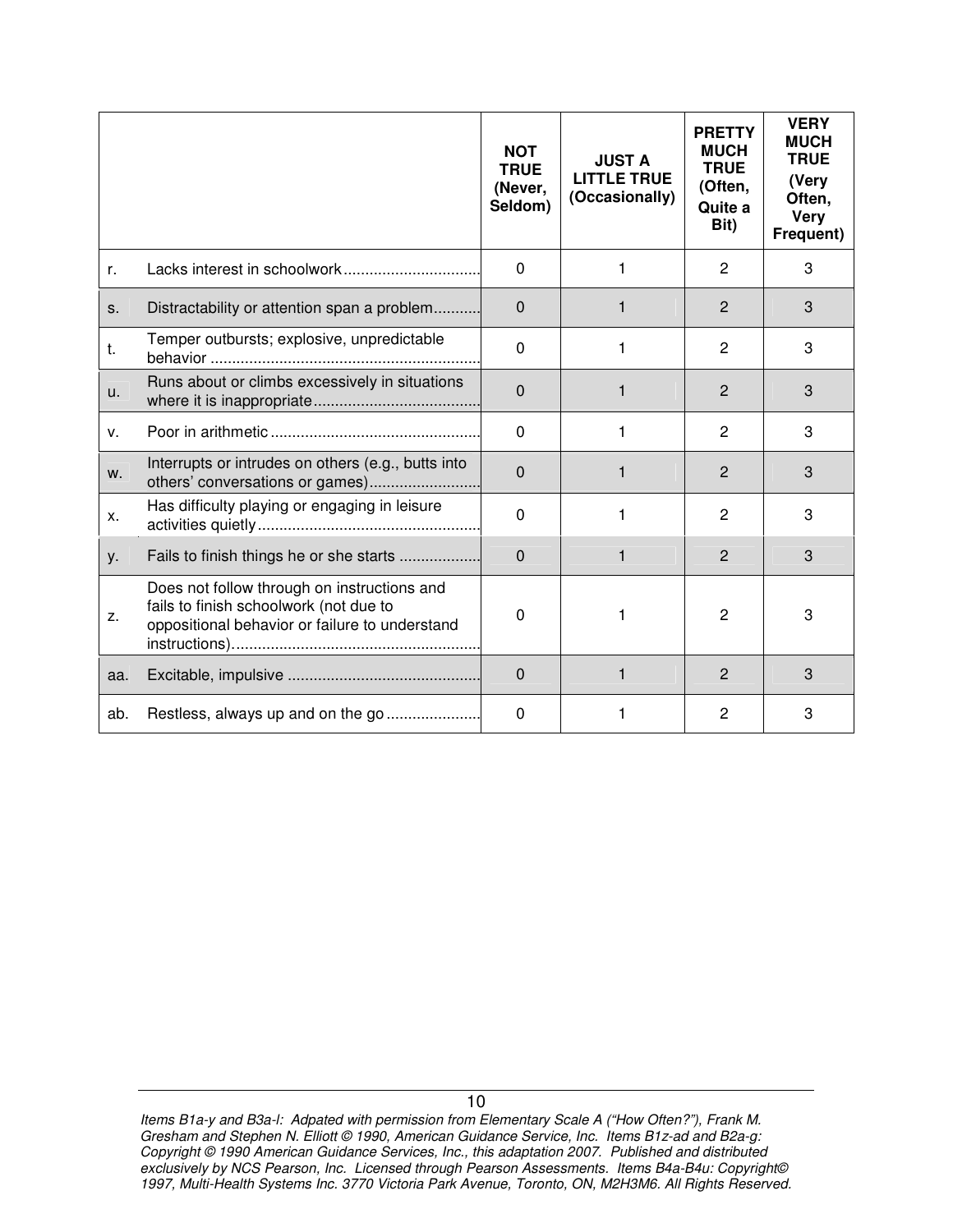### **SECTION C: INFORMATION ABOUT THE CHILD**

| C1. | Education Program (IEP)?  | Is this child currently receiving special education services through an Individualized |  |
|-----|---------------------------|----------------------------------------------------------------------------------------|--|
|     |                           |                                                                                        |  |
| C2. | CIRCLE ONLY ONE RESPONSE. | What is the child's primary disability as identified on the child's IEP?               |  |
|     |                           |                                                                                        |  |
|     |                           |                                                                                        |  |
|     |                           |                                                                                        |  |
|     |                           |                                                                                        |  |
|     |                           |                                                                                        |  |
|     |                           |                                                                                        |  |
|     |                           |                                                                                        |  |
|     |                           | Orthopedic/Physical impairment 8                                                       |  |
|     |                           |                                                                                        |  |
|     |                           |                                                                                        |  |
|     |                           | Developmental delay 11                                                                 |  |
|     |                           |                                                                                        |  |
|     |                           | Traumatic brain injury 13                                                              |  |
|     |                           |                                                                                        |  |

C3. Which of the following best describes the IEP goals for this child during this school year? CIRCLE ALL THAT APPLY.

|                 | <b>Academics</b>                         |    |
|-----------------|------------------------------------------|----|
| $c3_1$          |                                          |    |
| c32             |                                          |    |
| c3 <sub>3</sub> |                                          |    |
| c34             |                                          |    |
|                 | <b>Speech and Language</b>               |    |
| c3 <sub>5</sub> |                                          |    |
| c36             |                                          |    |
| c3 7            |                                          |    |
| c38             |                                          |    |
| c39             |                                          |    |
| <b>Social</b>   |                                          |    |
| $c3$ 10         |                                          |    |
| $c3$ 11         |                                          |    |
|                 | Life skills                              |    |
| c312            | Adaptive behavior or self-help skills 12 |    |
| $c3$ 13         |                                          |    |
| $c3$ 14         |                                          |    |
| $c3$ 15         |                                          |    |
| $c3$ 16         | Other (SPECIFY) ___________________      | 16 |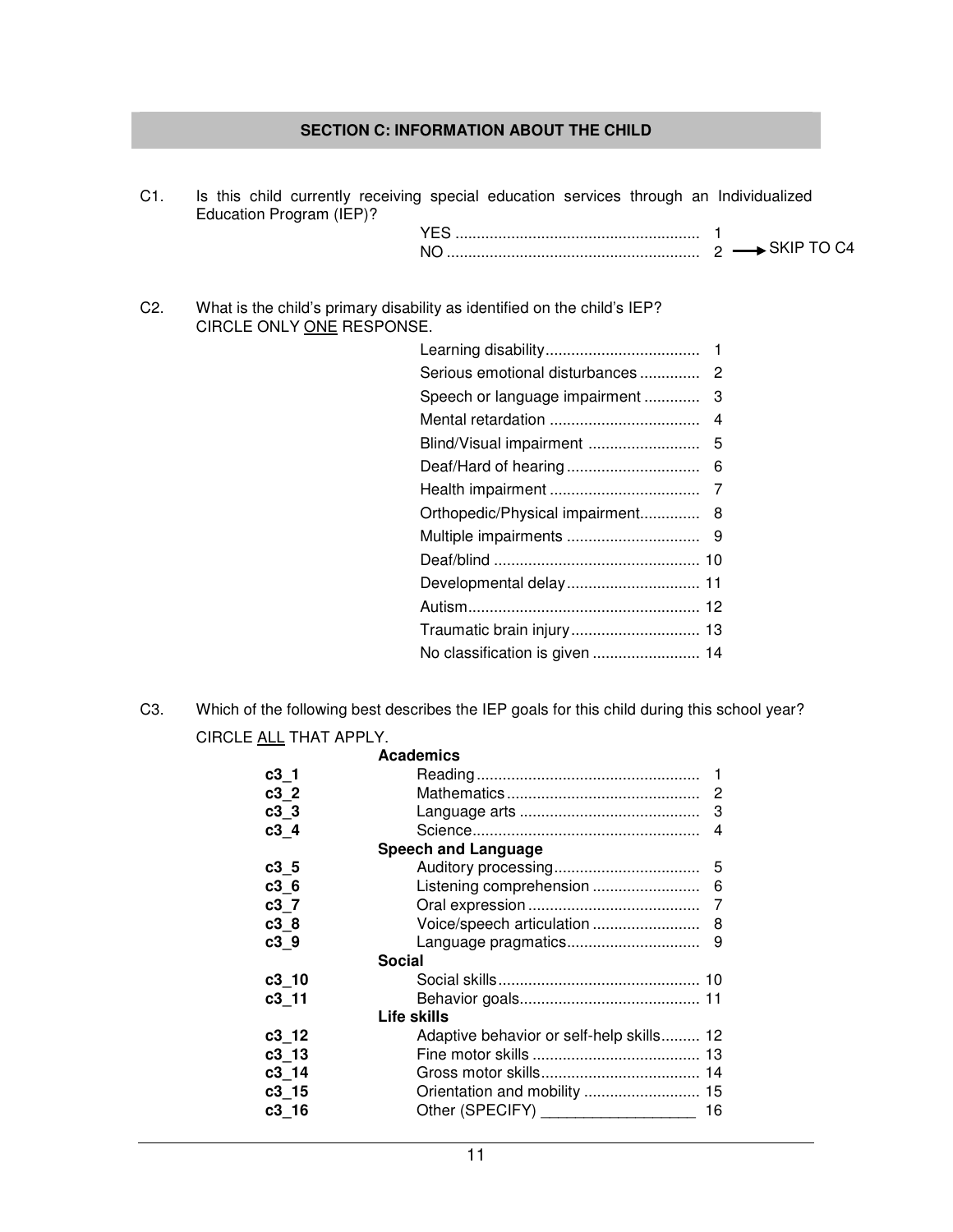C4. Approximately how many hours per week of direct special education and related services (that is, services provided directly to the child, from a teacher or another adult), is this child receiving this school year?

### |\_\_\_|\_\_\_| HOURS PER WEEK

C5. Was the child's primary placement this school year in a general education classroom?

C6. Is this child receiving any special education or related services because of Attention Deficit/Hyperactivity Disorder (ADD/ADHD)? Do NOT include going to the nurse's office to get medication dispensed.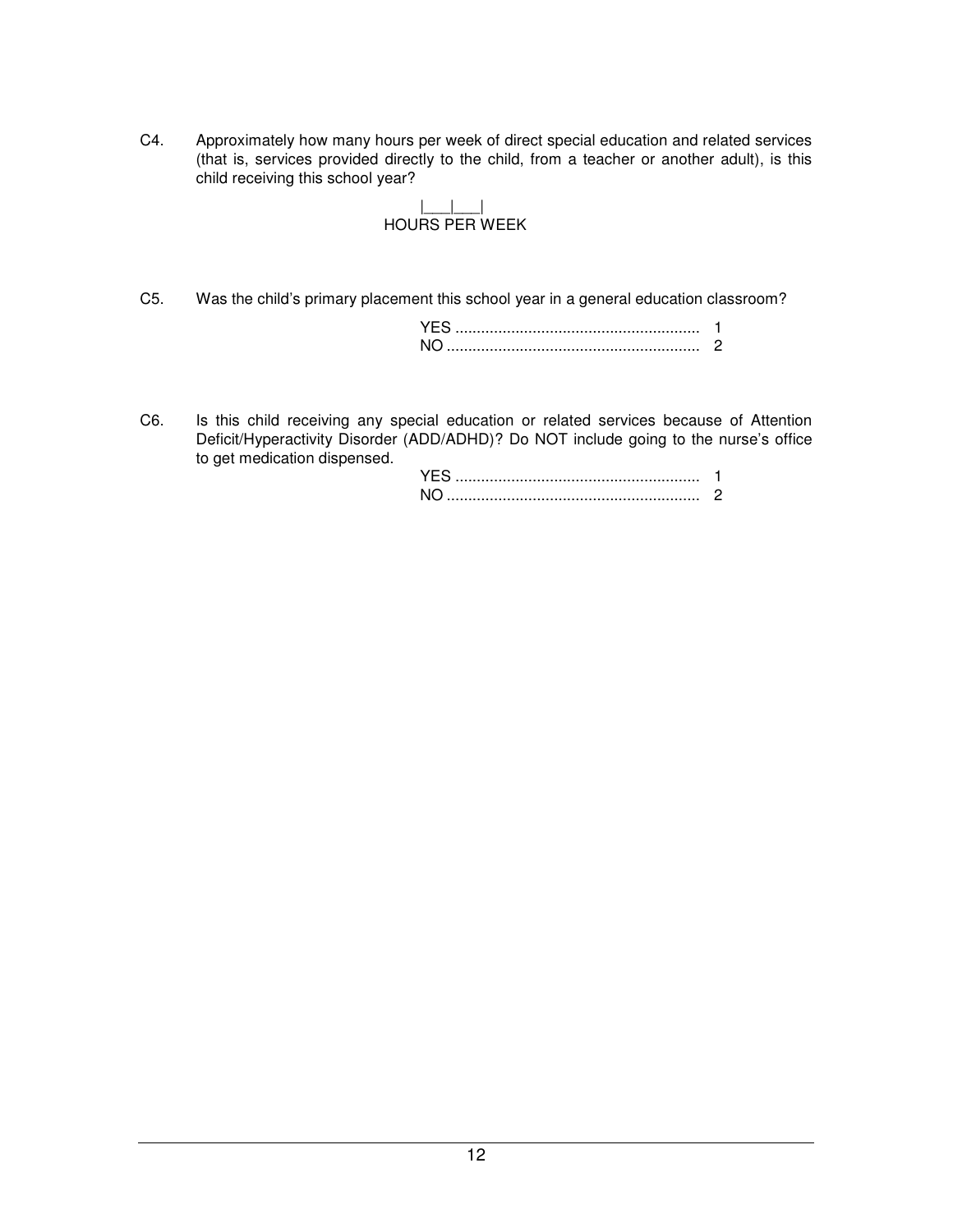C7. Has the child received any of the following services this year at school during the school day?

| CIRCLE ONE RESPONSE FOR EACH ITEM. |  |
|------------------------------------|--|
|------------------------------------|--|

|    |                                                                                                                                                                     | <b>YES</b>   | <b>NO</b>      |
|----|---------------------------------------------------------------------------------------------------------------------------------------------------------------------|--------------|----------------|
| a. |                                                                                                                                                                     | 1            | 2              |
| b. | Pull out or "push in" small group program in reading/math                                                                                                           | 1            | 2              |
| C. | Pull out English as a Second Language (ESL) Program<br>(instructional program designed to teach listening, speaking<br>reading and writing English language skills) | 1            | $\overline{2}$ |
| d. | In-class English as a Second Language (ESL) program                                                                                                                 | 1            | $\overline{2}$ |
| е. |                                                                                                                                                                     | 1            | $\overline{2}$ |
| f. |                                                                                                                                                                     | 1            | $\overline{2}$ |
| g. |                                                                                                                                                                     | 1            | $\overline{2}$ |
| h. |                                                                                                                                                                     | 1            | $\mathbf{2}$   |
| i. |                                                                                                                                                                     | $\mathbf{1}$ | 2              |
| j. |                                                                                                                                                                     | 1            | $\overline{2}$ |
| k. |                                                                                                                                                                     | 1            | 2              |
| I. |                                                                                                                                                                     | 1            | $\overline{2}$ |
| m. |                                                                                                                                                                     | 1            | $\overline{2}$ |
| n. |                                                                                                                                                                     | 1            | 2              |
| 0. |                                                                                                                                                                     | $\mathbf{1}$ | $\overline{2}$ |
| p. | Behavior Intervention Plan (BIP), in or out of the                                                                                                                  | 1            | 2              |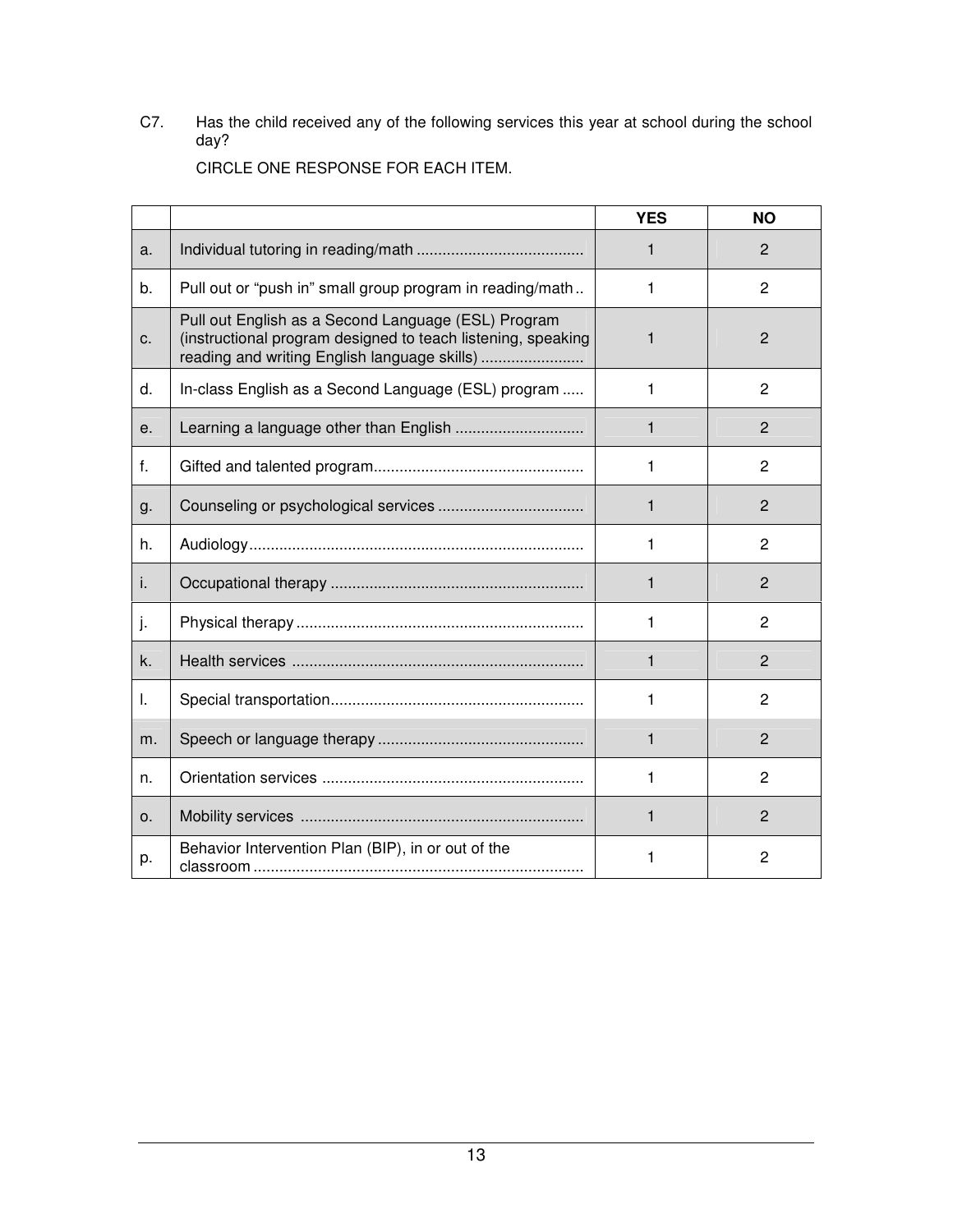C8. Has this child participated in any of the following federally funded Tile I programs or services offered by the school during this school year? CIRCLE ONE RESPONSE FOR EACH ITEM.

|                                          | YES,<br><b>INDIVIDUALLY</b> | YES,<br><b>CLASSWIDE</b> | NO, NOT<br><b>OFFERED</b> |
|------------------------------------------|-----------------------------|--------------------------|---------------------------|
| a. Title I reading/English/language arts |                             |                          |                           |
|                                          |                             |                          |                           |
| c. Title I handicapped/special education |                             |                          |                           |

C9. Did the child ever fall two or more weeks behind in school work the year that you taught him/her because of a health problem?

C10. Is/was the child repeating the grade that you taught him/her?

C11. During structured play time, how does this child compare with other children in the class in terms of physical activity?

C12. During unstructured play time, how does this child compare with other children in the class in terms of physical activity?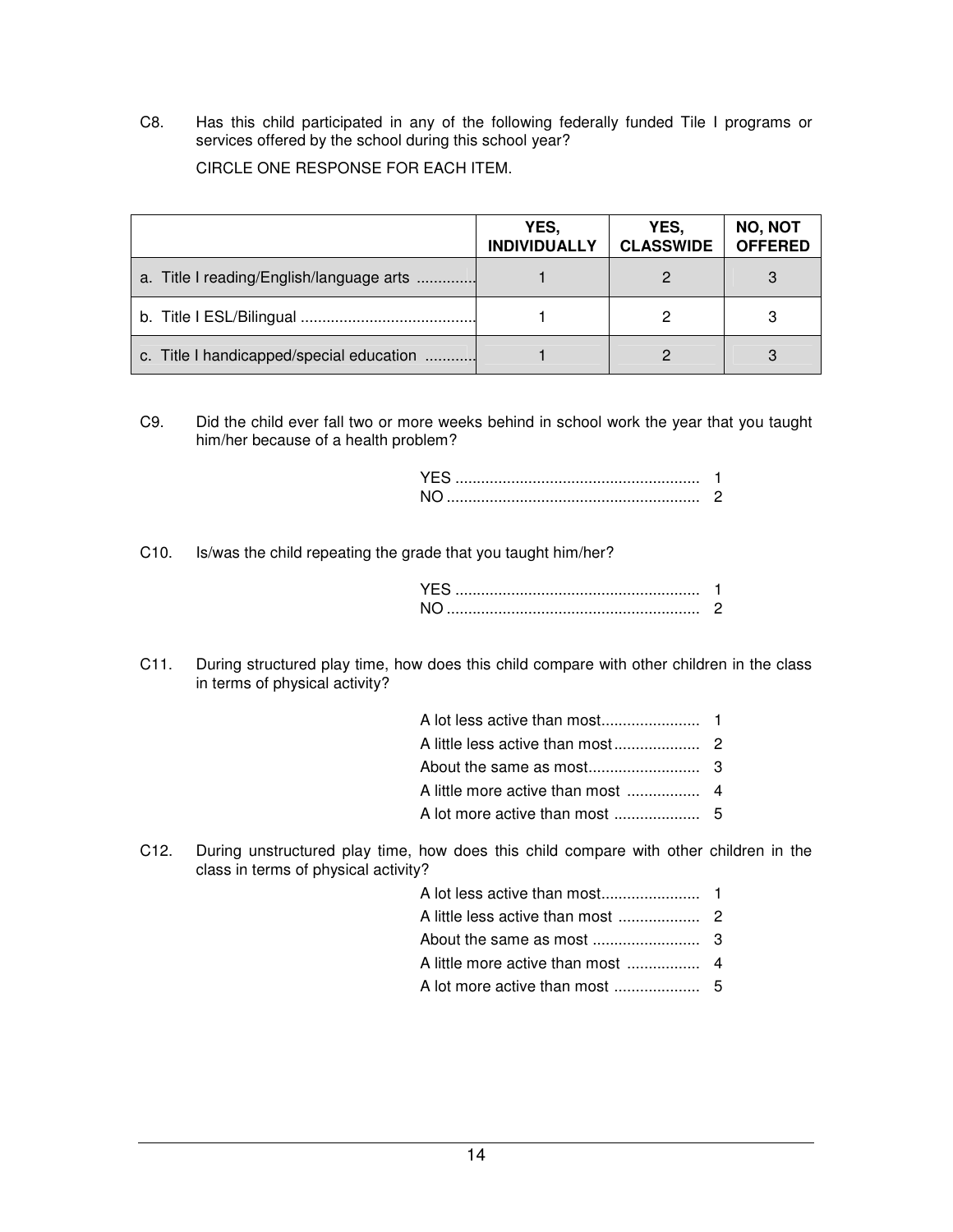C13. Overall, how would you rate this child's academic skills in each of the following areas, compared to other children of the same grade level?

|                                  | <b>FAR</b><br><b>BELOW</b><br><b>AVERAGE</b> | <b>BELOW</b><br><b>AVERAGE</b> | <b>AVERAGE</b> | <b>ABOVE</b><br><b>AVERAGE</b> | <b>FAR</b><br><b>ABOVE</b><br><b>AVERAGE</b> |
|----------------------------------|----------------------------------------------|--------------------------------|----------------|--------------------------------|----------------------------------------------|
| a. Language and literacy         |                                              | 2                              |                |                                | 5                                            |
| b. Science and social<br>studies |                                              | 2                              | 3              |                                | 5                                            |
| c. Mathematical skills           |                                              | 2                              | 3              |                                | 5                                            |

CIRCLE ONE RESPONSE FOR EACH ITEM.

C14. To what extent did this child participate in any grade-level assessment administered as part of the school's testing program during the current school year?

CIRCLE ONE RESPONSE.

| а.             | Child did not participate in the school's testing        |  |
|----------------|----------------------------------------------------------|--|
| b.             | Child participated in the school's testing or assessment |  |
| c.             | Child participated fully in the school's testing or      |  |
|                | d. There are no schoolwide assessments at this grade     |  |
| e <sub>1</sub> |                                                          |  |
|                |                                                          |  |
|                |                                                          |  |

C15. Did this child receive special accommodations (e.g., for a disability or limited-English proficiency) to participate in the school's testing or assessment program?

C16. How often does/did this child work to the best of her/his ability in the subjects for which you are the primary teacher?

C17. Is this child likely to be recommended for promotion at the end of this school year? Or if the school year is over, was the child promoted?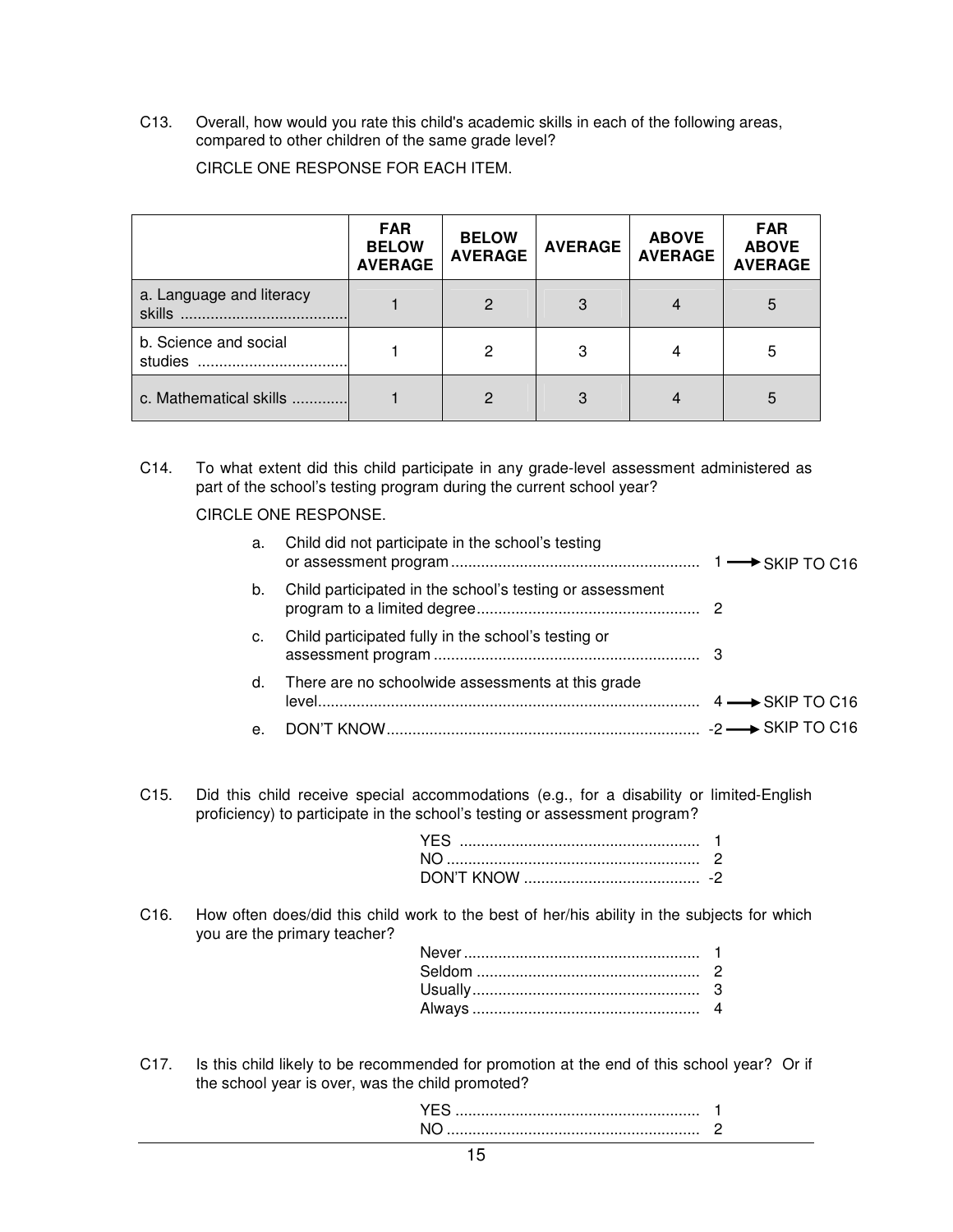### **SECTION D: PARENT/GUARDIAN INVOLVEMENT**

D1. During this school year, have this child's parents/guardians participated in the following activities?

|       |                                                                               | <b>YES</b> | <b>NO</b> | <b>NOT OFFERED/NA</b> |
|-------|-------------------------------------------------------------------------------|------------|-----------|-----------------------|
| a.    | Attended regularly-scheduled<br>conferences at your school                    |            | 2         | 3                     |
| b.    | Attended parent/teacher informal<br>meetings that you initiated to talk about |            | 2         |                       |
| $C$ . | Returned your telephone calls                                                 |            | 2         | 3                     |
| d.    |                                                                               |            | 2         | З                     |
| е.    | Volunteered to help in your classroom or                                      |            | 2         |                       |

CIRCLE ONE RESPONSE FOR EACH ITEM.

D2. During this school year, has this child's father attended a conference or meeting?

D3. During the school year, besides regular teacher conferences, did you communicate with the child's parents?

### D4. Was the purpose of the communication usually to...

D5. If you had a problem with the child, how comfortable would you feel talking to his/her parents/guardians about it?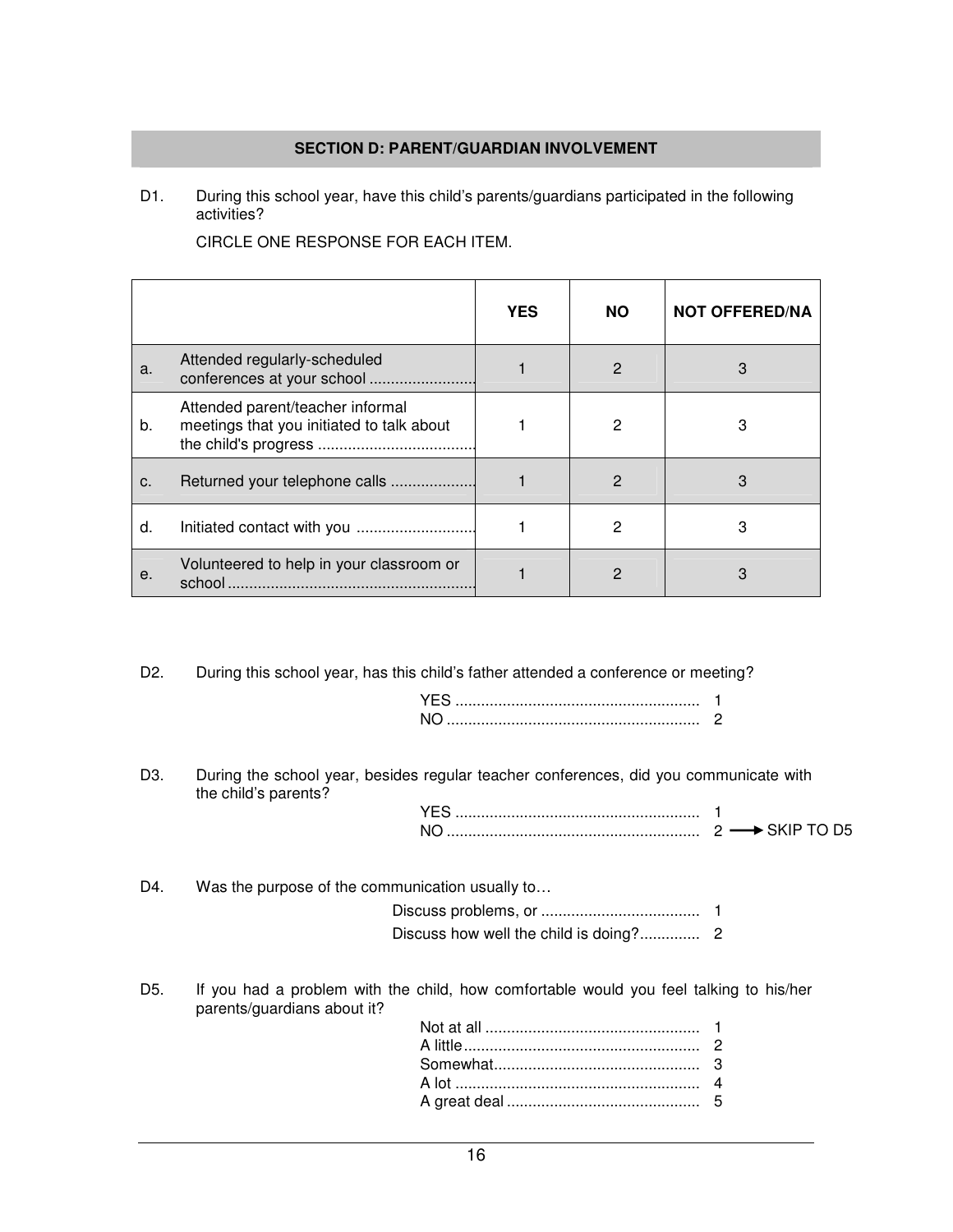D6. How often do the child's parents/guardians ask questions or make suggestions about the child?

D7. How much do you feel the child's parents/guardians have the same goals for their child that the school does?

D8. How often do you do each of the following with children in this class? CIRCLE ONE RESPONSE FOR EACH ITEM.

|    |                                                    | <b>ALMOST</b><br><b>EVERY</b><br><b>DAY</b> | <b>ONCE OR</b><br><b>TWICE A</b><br><b>WEEK</b> | <b>ONCE OR</b><br><b>TWICE A</b><br><b>MONTH</b> | <b>NEVER</b><br><b>OR</b><br><b>HARDLY</b><br><b>EVER</b> |
|----|----------------------------------------------------|---------------------------------------------|-------------------------------------------------|--------------------------------------------------|-----------------------------------------------------------|
| a. | Have parents review or sign children's             |                                             |                                                 | 3                                                | 4                                                         |
| b. | Assign homework for children to do with<br>parents |                                             | 2                                               | 3                                                | 4                                                         |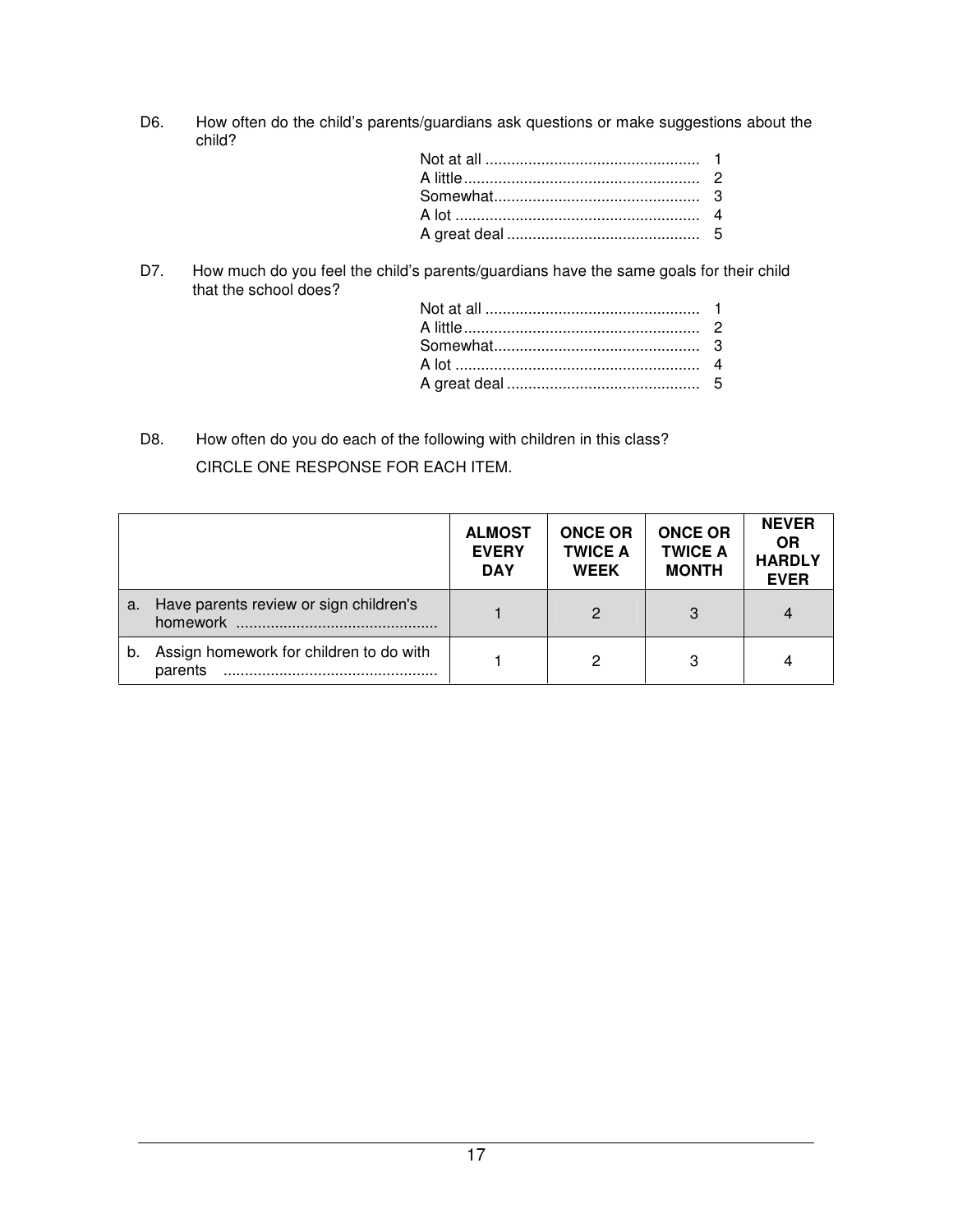### **SECTION E: CLASSROOM CHARACTERISTICS**

E1. Including the child, what is the number of students you teach in the child's class?

### |\_\_\_|\_\_\_| STUDENTS

E2. How many of the children in the child's class are repeating this grade?

#### |\_\_\_|\_\_\_| STUDENTS

E3. Including you, how many adults (teachers and aides) are usually in the child's class?

#### |\_\_\_|\_\_\_| ADULTS

- E4. In a typical week, how many paid aides usually assist in the child's class by working directly with children on instructional tasks?
	- A. | | | Number of regular aides
	- B.  $|$  | | Number of special education aides for whole class
	- C.  $||||$  Number of special education aides assigned to one single child
	- D.  $||\cdot||$  Number of ESL or bilingual education aides
- NOTE: IF MORE THAN ONE AIDE ASSISTS YOU, PLEASE ANSWER THE FOLLOWING TWO QUESTIONS ABOUT THE AIDE THAT SPENT THE MOST TIME IN THE CLASSROOM.
- E5. Is the aide's first language English?

| E6. | What is the highest level of education completed by the aide? |     |
|-----|---------------------------------------------------------------|-----|
|     |                                                               |     |
|     |                                                               | 2   |
|     |                                                               | 3   |
|     |                                                               | 4   |
|     |                                                               | -2  |
|     |                                                               | 5   |
|     | BA or BS in area other than elementary education              | 101 |
|     |                                                               | 102 |
|     |                                                               | 103 |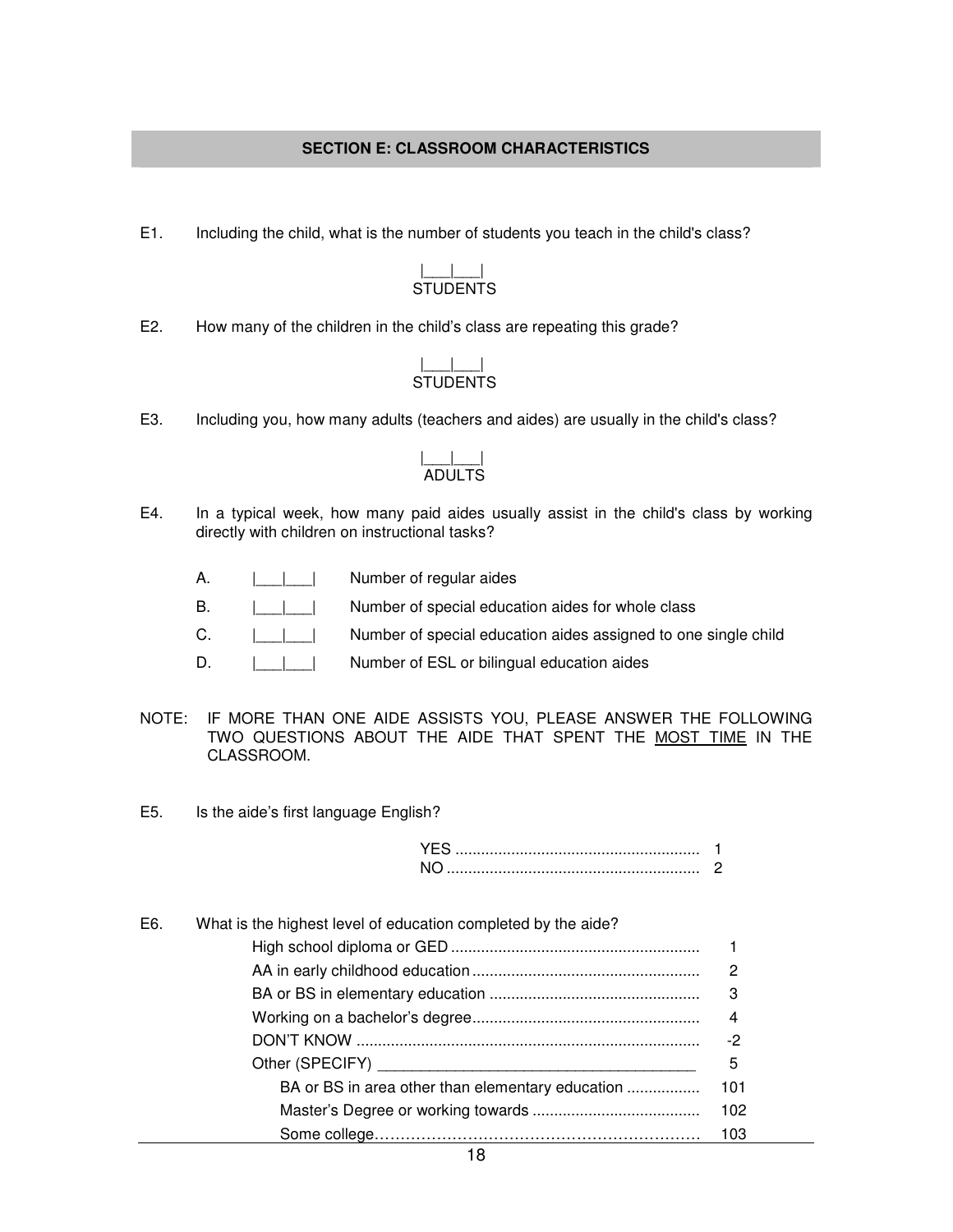E7. What languages are used for instruction in your class? CIRCLE ALL THAT APPLY.

| e7 1   |                                           |  |
|--------|-------------------------------------------|--|
| e7 2   |                                           |  |
| e7 3   |                                           |  |
| e7 4   | Other language (SPECIFY) ________________ |  |
| e7 101 |                                           |  |

E8. At this point in the school year, how would you rate the behavior of the children in the child's class? CIRCLE ONE RESPONSE.

| Group misbehaved very frequently and was almost always                 |  |
|------------------------------------------------------------------------|--|
| Group misbehaved <i>frequently</i> and was often difficult to handle 2 |  |
|                                                                        |  |
|                                                                        |  |
|                                                                        |  |

E9. In a typical day, how much time do the children spend in the following activities? CIRCLE ONE RESPONSE FOR EACH ITEM. DO NOT INCLUDE LUNCH OR RECESS BREAKS.

|    |                                           | <b>NO</b><br>TIME | <b>HALF</b><br><b>HOUR</b><br><b>OR</b><br><b>LESS</b> | <b>ABOUT</b><br><b>ONE</b><br><b>HOUR</b> | <b>ABOUT</b><br>TWO<br><b>HOURS</b> | <b>THREE</b><br><b>HOURS</b><br><b>OR</b><br><b>MORE</b> |
|----|-------------------------------------------|-------------------|--------------------------------------------------------|-------------------------------------------|-------------------------------------|----------------------------------------------------------|
| а. | Teacher-directed whole class              |                   | $\mathcal{P}$                                          | 3                                         |                                     | 5                                                        |
| b. | Teacher-directed small group              |                   | $\mathcal{P}$                                          | 3                                         |                                     | 5                                                        |
| C. | Teacher-directed individual<br>activities |                   | $\mathcal{P}$                                          | 3                                         |                                     | 5                                                        |
| d. | Child-selected activities                 |                   | 2                                                      | 3                                         |                                     | 5                                                        |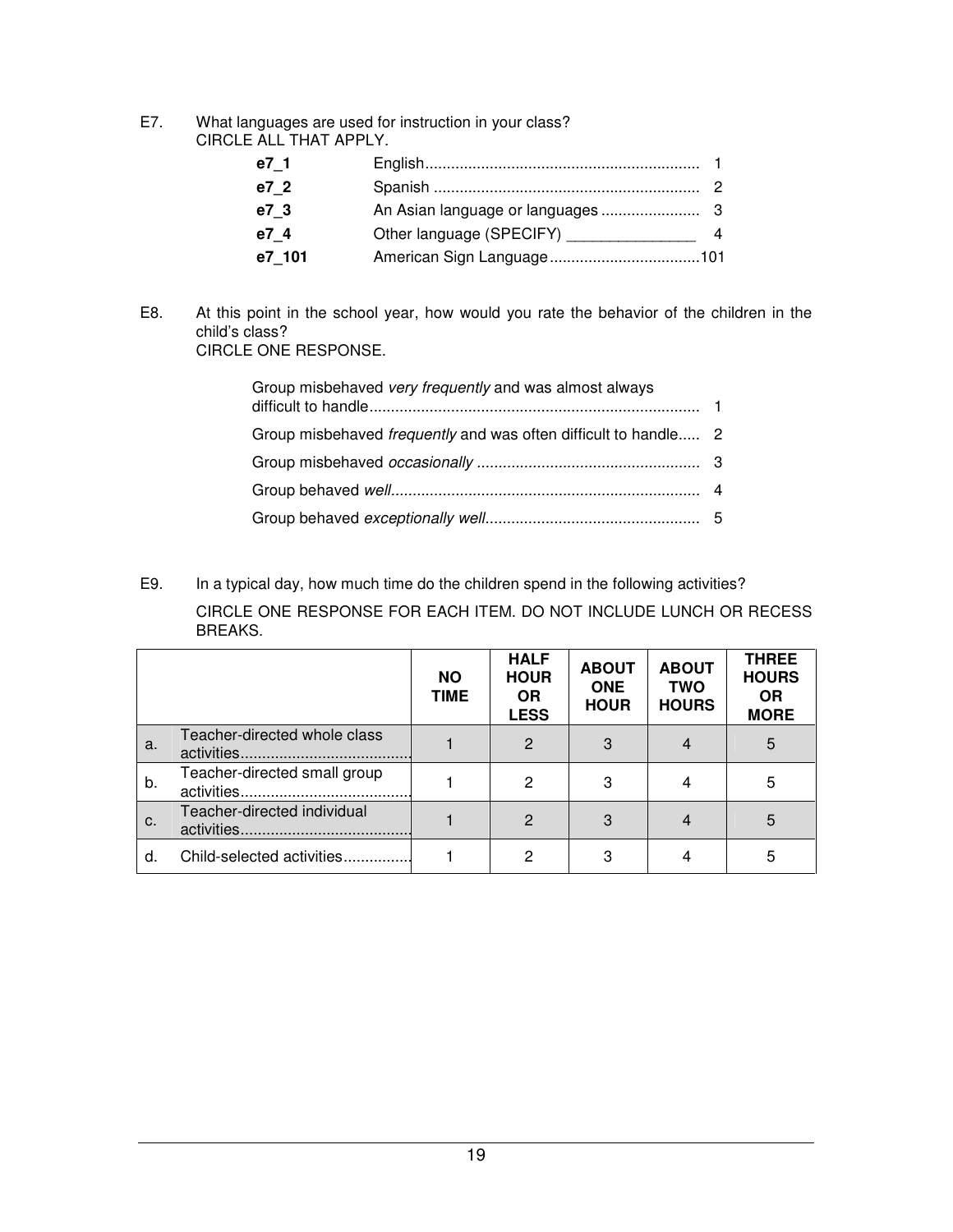E10. How often and how much time do children in your class usually work on lessons or projects in the following general topic areas, whether as a whole class, in small groups, or in individualized arrangements? CIRCLE ONE RESPONSE IN PART 1 FOR EACH ITEM. IF APPLICABLE, ALSO CIRCLE ONE RESPONSE IN PART 2.

|    |                                    | 1. HOW OFTEN |                                                    |                                |                                  |              | <b>2. HOW MUCH TIME</b>                |                                         |                                     |                                                                |
|----|------------------------------------|--------------|----------------------------------------------------|--------------------------------|----------------------------------|--------------|----------------------------------------|-----------------------------------------|-------------------------------------|----------------------------------------------------------------|
|    |                                    | <b>NEVER</b> | <b>LESS</b><br><b>THAN</b><br>ONCE/<br><b>WEEK</b> | $1-2$<br>TIMES/<br><b>WEEK</b> | $3 - 4$<br>TIMES/<br><b>WEEK</b> | <b>DAILY</b> | $1 - 30$<br><b>MINS/</b><br><b>DAY</b> | $31 - 60$<br><b>MINS/</b><br><b>DAY</b> | 61-90<br><b>MINS/</b><br><b>DAY</b> | <b>MORE</b><br><b>THAN</b><br>90<br><b>MINS/</b><br><b>DAY</b> |
| a. | Reading<br>and<br>language<br>arts |              | 2                                                  | 3                              | $\overline{4}$                   | 5            |                                        | $\overline{2}$                          | 3                                   | 4                                                              |
| b. | <b>Mathematics</b>                 |              | 2                                                  | 3                              | 4                                | 5            |                                        | 2                                       | 3                                   | 4                                                              |

E11. In a typical week, how many nights do you assign homework?

$$
\frac{| \_ \_ |}{\text{NIGHTS}}
$$

E12. About how much time do you think your assigned homework would take per night?

### |\_\_\_|\_\_\_| MINUTES

E13. In a typical week, what percentage of children in your class completes all of their homework assignments?

$$
\frac{| \_\_ | \_\_ | \_\_ |}{ \text{PERCENT}}
$$

E14. What type of materials form the core of your reading program?

CIRCLE ALL THAT APPLY.

| e14 1   |                                     |
|---------|-------------------------------------|
| e14 2   |                                     |
| e14 3   |                                     |
| e14 4   |                                     |
| e14 101 |                                     |
| e14 102 |                                     |
| e14 103 |                                     |
| e14 104 |                                     |
| e14 105 |                                     |
| e14 106 | Packaged Multiple Component Reading |
|         |                                     |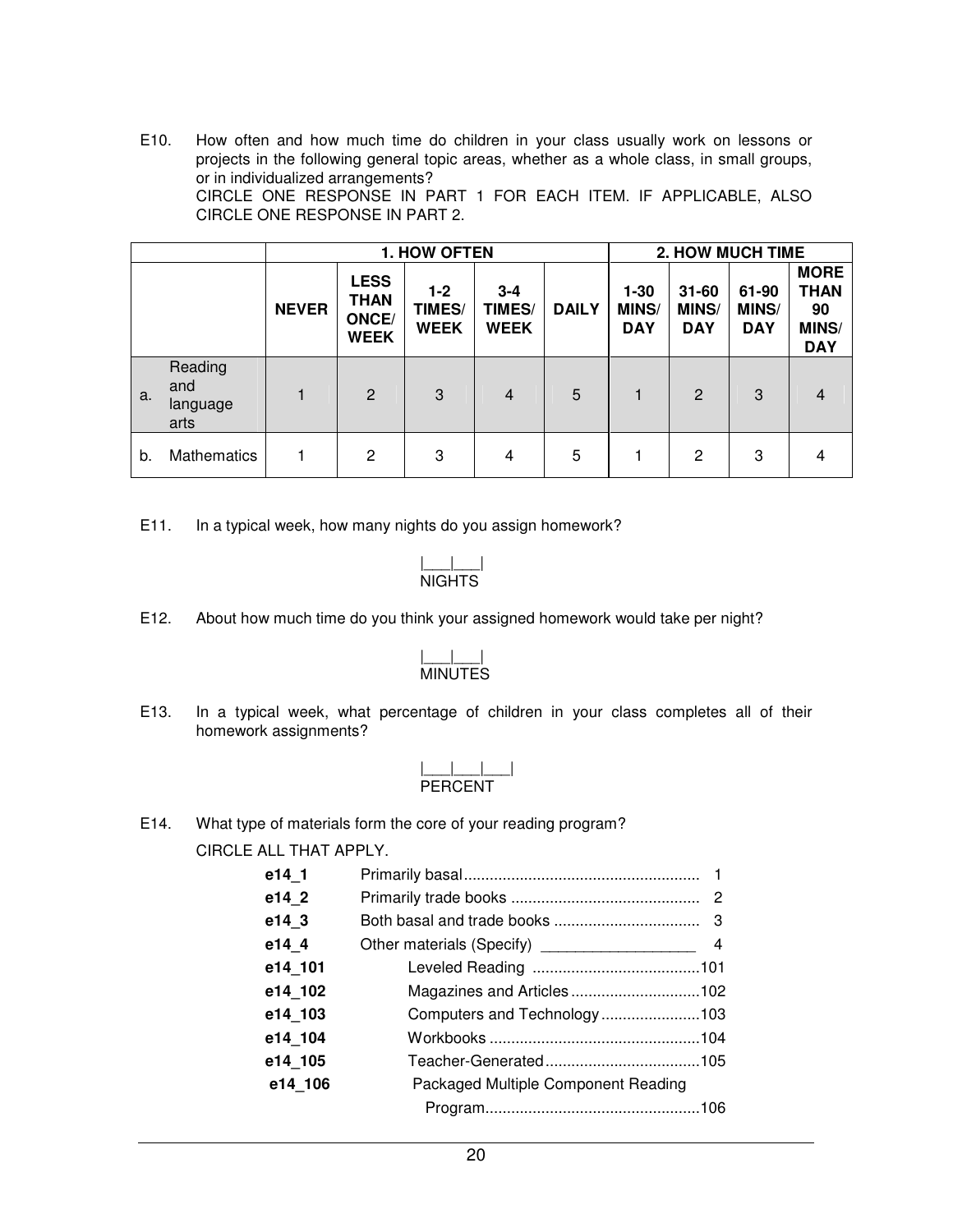|    |                                                | <b>ALMOST</b><br><b>EVERY</b><br><b>DAY</b> | <b>ONCE OR</b><br><b>TWICE A</b><br><b>WEEK</b> | <b>ONCE OR</b><br><b>TWICE A</b><br><b>MONTH</b> | <b>NEVER OR</b><br><b>HARDLY</b><br><b>EVER</b> |
|----|------------------------------------------------|---------------------------------------------|-------------------------------------------------|--------------------------------------------------|-------------------------------------------------|
| a. | Discuss new or difficult vocabulary            |                                             | 2                                               | 3                                                |                                                 |
| b. |                                                |                                             | 2                                               |                                                  |                                                 |
| C. | Work in a reading workbook or on a             |                                             | 2                                               |                                                  |                                                 |
| d. | Do a group activity or project about what they |                                             | 2                                               |                                                  |                                                 |
| e. | Discuss different interpretations of what they |                                             | 2                                               |                                                  |                                                 |
| f. | Explain or support their understanding of what |                                             |                                                 |                                                  |                                                 |

E15. How often do children in your class engage in the following activities as part of reading? CIRCLE ONE RESPONSE FOR EACH ITEM.

E16. About what proportion of your writing instruction time is focused on having children do the following types of writing?

CIRCLE ONE RESPONSE FOR EACH ITEM.

|    |                                                | <b>ALMOST</b><br><b>ALL OF</b><br>THE TIME | <b>AT LEAST</b><br>TWO-<br><b>THIRDS OF</b><br><b>THE TIME</b> | <b>AT LEAST</b><br>ONE-<br><b>THIRD OF</b><br>THE TIME | <b>LITTLE OR</b><br><b>NO TIME</b> |
|----|------------------------------------------------|--------------------------------------------|----------------------------------------------------------------|--------------------------------------------------------|------------------------------------|
| a. | Narrative writing (e.g., stories, personal     |                                            |                                                                |                                                        |                                    |
| b. | Informative writing (e.g., reports, summaries) |                                            |                                                                |                                                        |                                    |
|    | c. Persuasive writing (e.g., letters, reviews) |                                            |                                                                |                                                        |                                    |

### E17. How often do you do each of the following with children in this class? CIRCLE ONE RESPONSE FOR EACH ITEM.

|    |                                      | <b>ALMOST</b><br><b>EVERY</b><br><b>DAY</b> | <b>ONCE OR</b><br><b>TWICE A</b><br><b>WEEK</b> | <b>ONCE OR</b><br><b>TWICE A</b><br><b>MONTH</b> | <b>NEVER OR</b><br><b>HARDLY</b><br><b>EVER</b> |
|----|--------------------------------------|---------------------------------------------|-------------------------------------------------|--------------------------------------------------|-------------------------------------------------|
| a. | Do spelling, punctuation, or grammar |                                             |                                                 |                                                  |                                                 |
|    |                                      |                                             | 2                                               |                                                  |                                                 |
| C. |                                      |                                             |                                                 |                                                  |                                                 |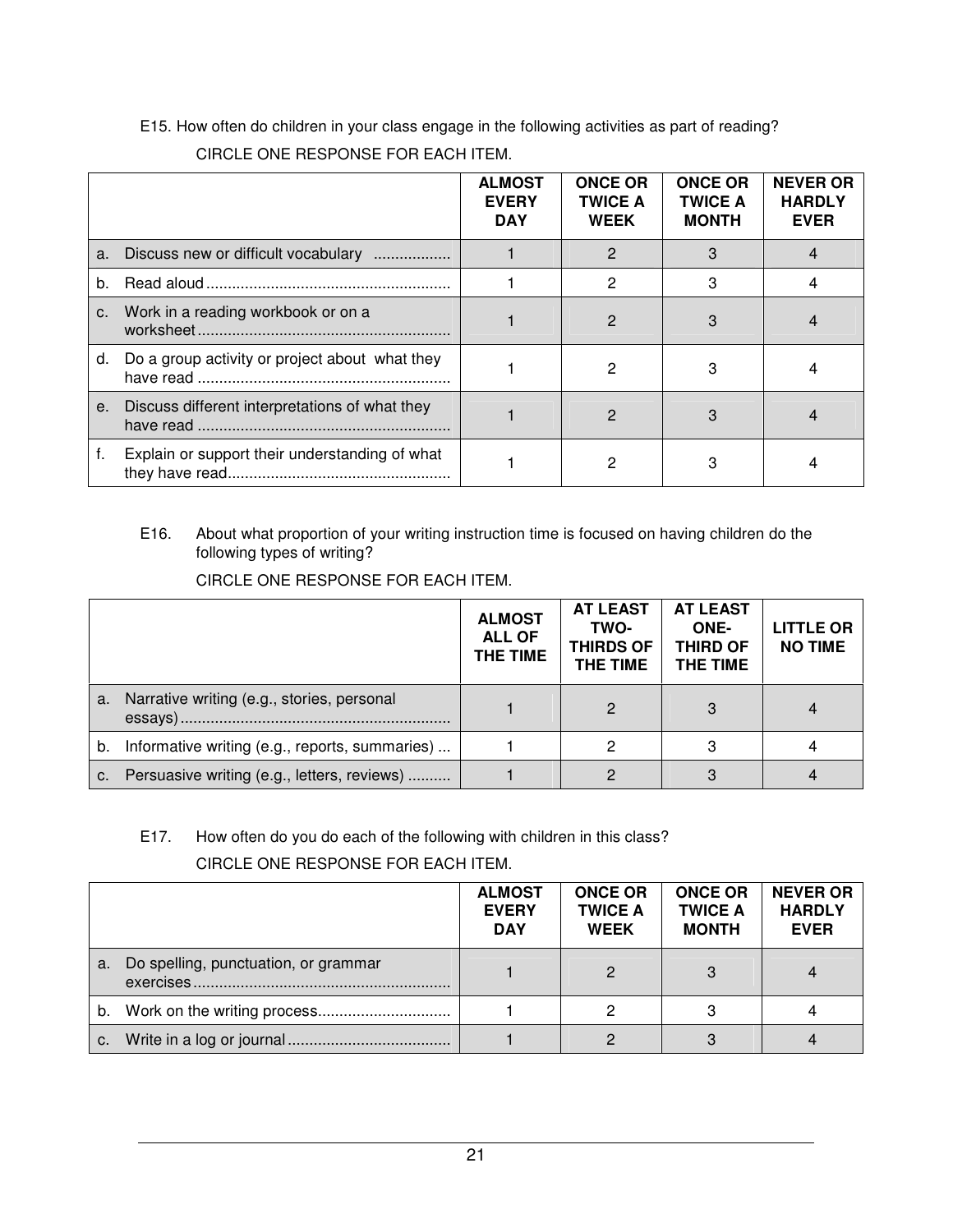E18. How often do children in your class engage in the following?

CIRCLE ONE RESPONSE FOR EACH ITEM.

|    |                                                                            | <b>ALMOST</b><br><b>EVERY</b><br><b>DAY</b> | <b>ONCE</b><br>OR.<br><b>TWICE</b><br><b>A WEEK</b> | <b>ONCE</b><br>OR.<br><b>TWICE A</b><br><b>MONTH</b> | <b>NEVER</b><br>OR.<br><b>HARDLY</b><br><b>EVER</b> |
|----|----------------------------------------------------------------------------|---------------------------------------------|-----------------------------------------------------|------------------------------------------------------|-----------------------------------------------------|
|    | a. Solve mathematics problems from their                                   |                                             | $\overline{2}$                                      | 3                                                    | 4                                                   |
|    | b. Solve mathematics problems on                                           |                                             | 2                                                   | 3                                                    | 4                                                   |
|    | c. Solve mathematics problems in small                                     |                                             | $\mathcal{P}$                                       | 3                                                    |                                                     |
| d. | Write reports or do mathematics                                            |                                             | 2                                                   | 3                                                    |                                                     |
| е. | Discuss solutions to mathematics problems                                  |                                             | $\mathcal{P}$                                       | 3                                                    |                                                     |
| f. | Work and discuss mathematics problems<br>that reflect real-life situations |                                             | 2                                                   | 3                                                    |                                                     |

## E19. In this mathematics class how often do you address each of the following?

CIRCLE ONE RESPONSE FOR EACH ITEM.

|    |                                                                                           | A LOT | <b>SOME</b>   | A LITTLE | <b>NONE</b> |
|----|-------------------------------------------------------------------------------------------|-------|---------------|----------|-------------|
| a. | Data analysis, statistics, and probability<br>(informal introduction of concepts) problem |       | 2             |          |             |
| b. | Algebra and functions (informal<br>introduction of concepts)                              |       | 2             |          |             |
| C. | Learning mathematics facts and                                                            |       | $\mathcal{P}$ | 3        |             |
| d. | Learning skills and procedures needed to                                                  |       | 2             | 3        |             |
| е. | Developing reasoning and analytical ability                                               |       | 2             |          |             |
| f. | Learning how to communicate ideas in                                                      |       | 2             | 3        |             |

E20. How many computers do you have in your classroom?

|\_\_\_|\_\_\_| NUMBER OF COMPUTERS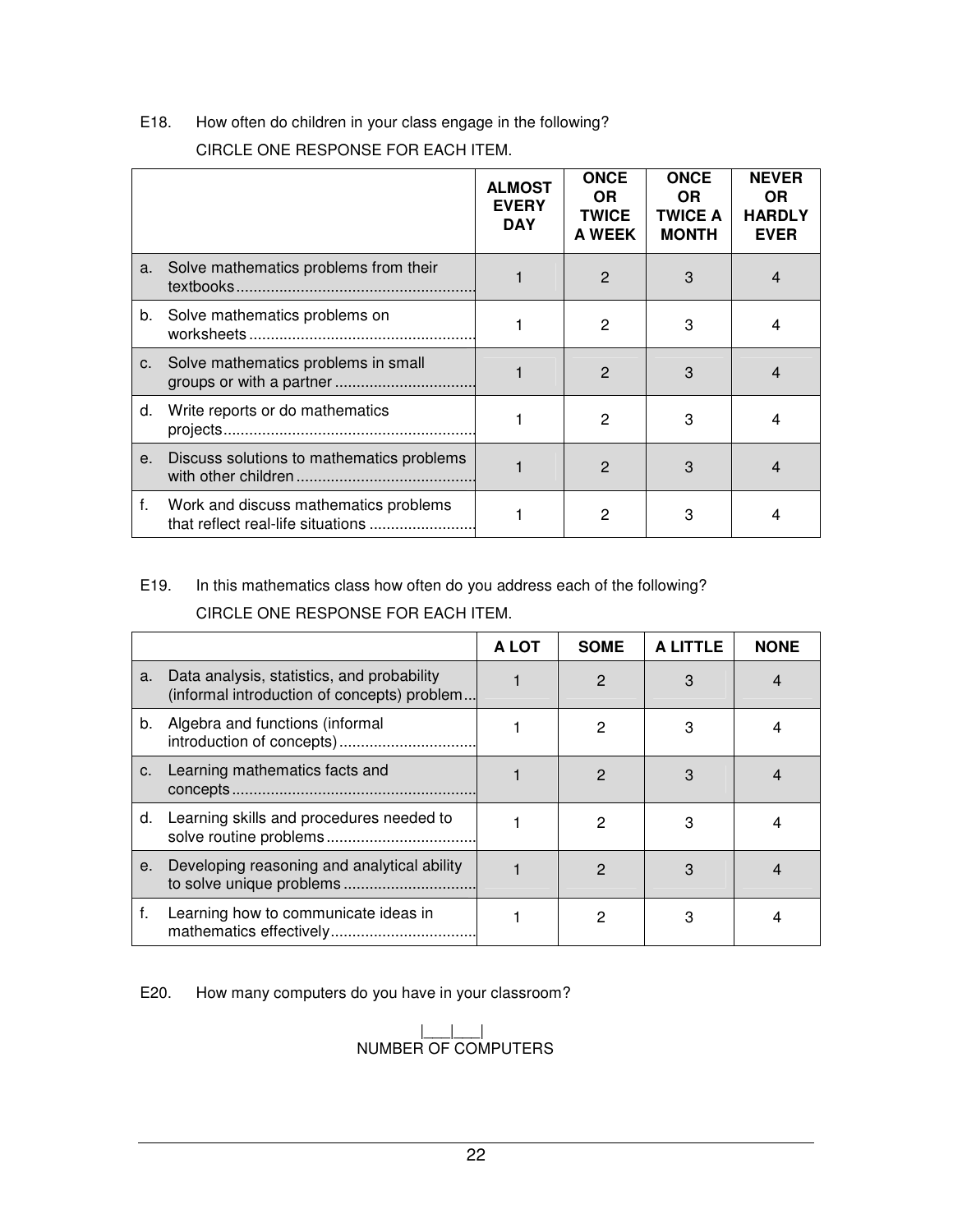E21. Is there a computer lab in the school that children and/or the class use?

| N٥ |  |
|----|--|

E22. How often do your children use the following materials or resources in your class? CIRCLE ONE RESPONSE FOR EACH ITEM.

|    |                                                    | <b>NOT</b><br><b>AVAILABLE</b> | <b>NEVER</b> | ONCE/<br><b>MONTH</b><br><b>OR</b><br><b>LESS</b> | <b>TWO</b><br><b>OR</b><br><b>THREE</b><br>TIMES/<br><b>MONTH</b> | <b>ONCE</b><br><b>OR</b><br><b>TWICE/</b><br><b>WEEK</b> | <b>THREE</b><br><b>OR</b><br><b>FOUR</b><br>TIMES/<br><b>WEEK</b> | <b>DAILY</b> |
|----|----------------------------------------------------|--------------------------------|--------------|---------------------------------------------------|-------------------------------------------------------------------|----------------------------------------------------------|-------------------------------------------------------------------|--------------|
|    | a. Computer for<br>access to the<br>Internet       | $\Omega$                       |              | 2                                                 | 3                                                                 | $\overline{4}$                                           | 5                                                                 | 6            |
|    | b. Computer for other<br>uses                      | 0                              |              | $\overline{2}$                                    | 3                                                                 | $\overline{4}$                                           | 5                                                                 | 6            |
|    | c. Computer<br>software for<br>reading instruction | $\Omega$                       |              | $\overline{2}$                                    | 3                                                                 | $\overline{4}$                                           | 5                                                                 | 6            |
| d. | Computer<br>software for math                      | 0                              |              | $\overline{2}$                                    | 3                                                                 | 4                                                        | 5                                                                 | 6            |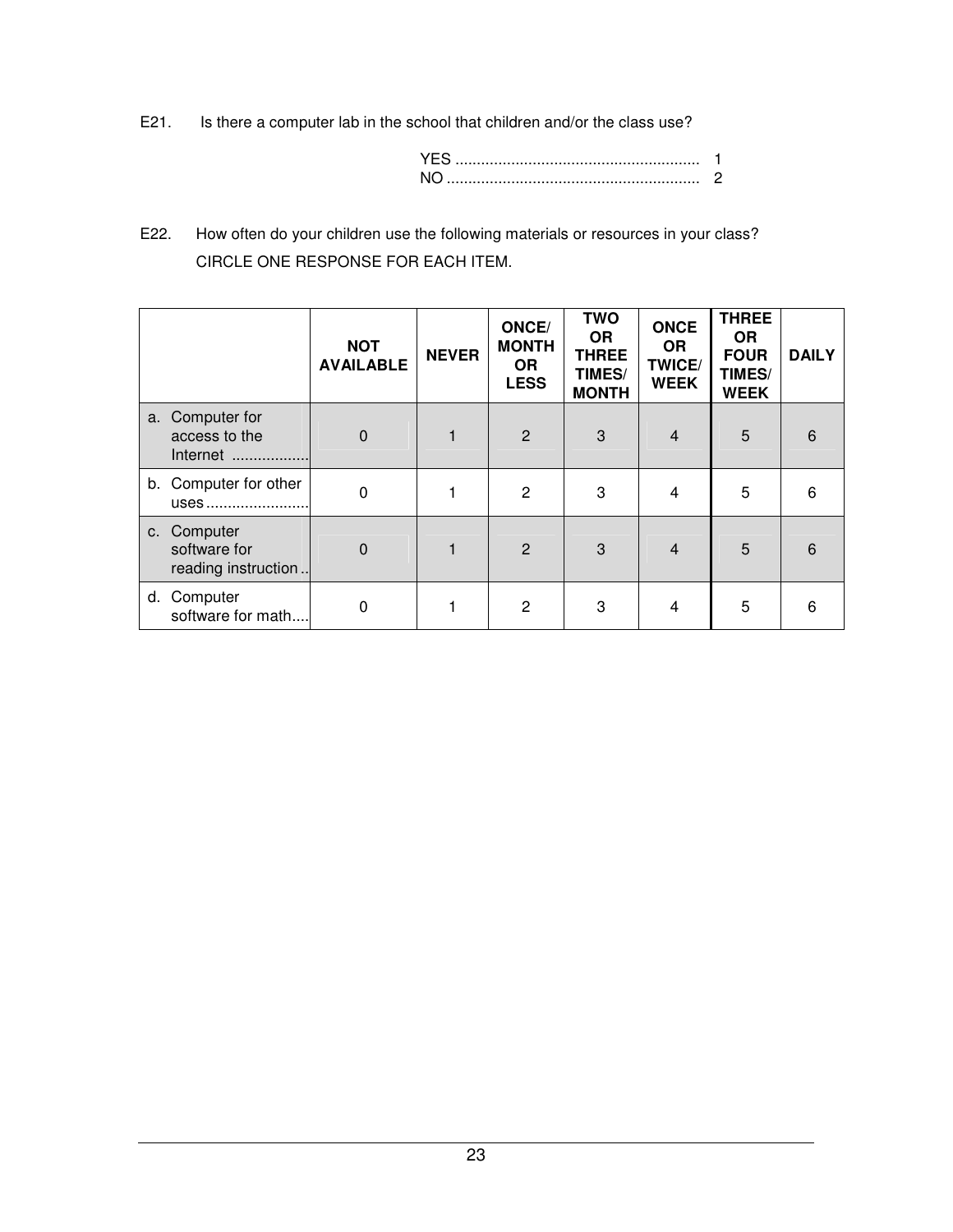The following questions are about the child's school.

F1. Please indicate the extent to which you agree with each of the following statements about your SCHOOL'S CLIMATE.

CIRCLE ONE RESPONSE FOR EACH ITEM.

|    |                                                                                                                                                                       | <b>STRONGLY</b><br><b>DISAGREE</b> | <b>DISAGREE</b> | <b>NEITHER</b><br><b>AGREE</b><br><b>NOR</b><br><b>DISAGREE</b> | <b>AGREE</b>   | <b>STRONGLY</b><br><b>AGREE</b> |
|----|-----------------------------------------------------------------------------------------------------------------------------------------------------------------------|------------------------------------|-----------------|-----------------------------------------------------------------|----------------|---------------------------------|
| a. | The level of child<br>misbehavior (for<br>example, noise,<br>horseplay, or<br>fighting in the halls<br>or cafeteria) in this<br>school interferes<br>with my teaching | 1                                  | $\overline{2}$  | 3                                                               | $\overline{4}$ | 5                               |
| b. | Many of the<br>children I teach are<br>not capable of<br>learning the<br>material I am<br>supposed to teach<br>them                                                   | 1                                  | $\overline{c}$  | 3                                                               | 4              | 5                               |
| c. | Routine<br>administrative<br>duties and<br>paperwork interfere<br>with my job of<br>teaching                                                                          | 1                                  | $\overline{2}$  | 3                                                               | $\overline{4}$ | 5                               |
| d. | I really enjoy my<br>present teaching<br>job                                                                                                                          | 1                                  | $\overline{c}$  | 3                                                               | 4              | 5                               |
| е. | I am certain I am<br>making a difference<br>in the lives of the<br>children I teach                                                                                   | 1                                  | $\overline{2}$  | 3                                                               | $\overline{4}$ | 5                               |
| f. | If I could start over,<br>I would choose<br>teaching again as<br>my career                                                                                            | 1                                  | $\overline{2}$  | 3                                                               | 4              | 5                               |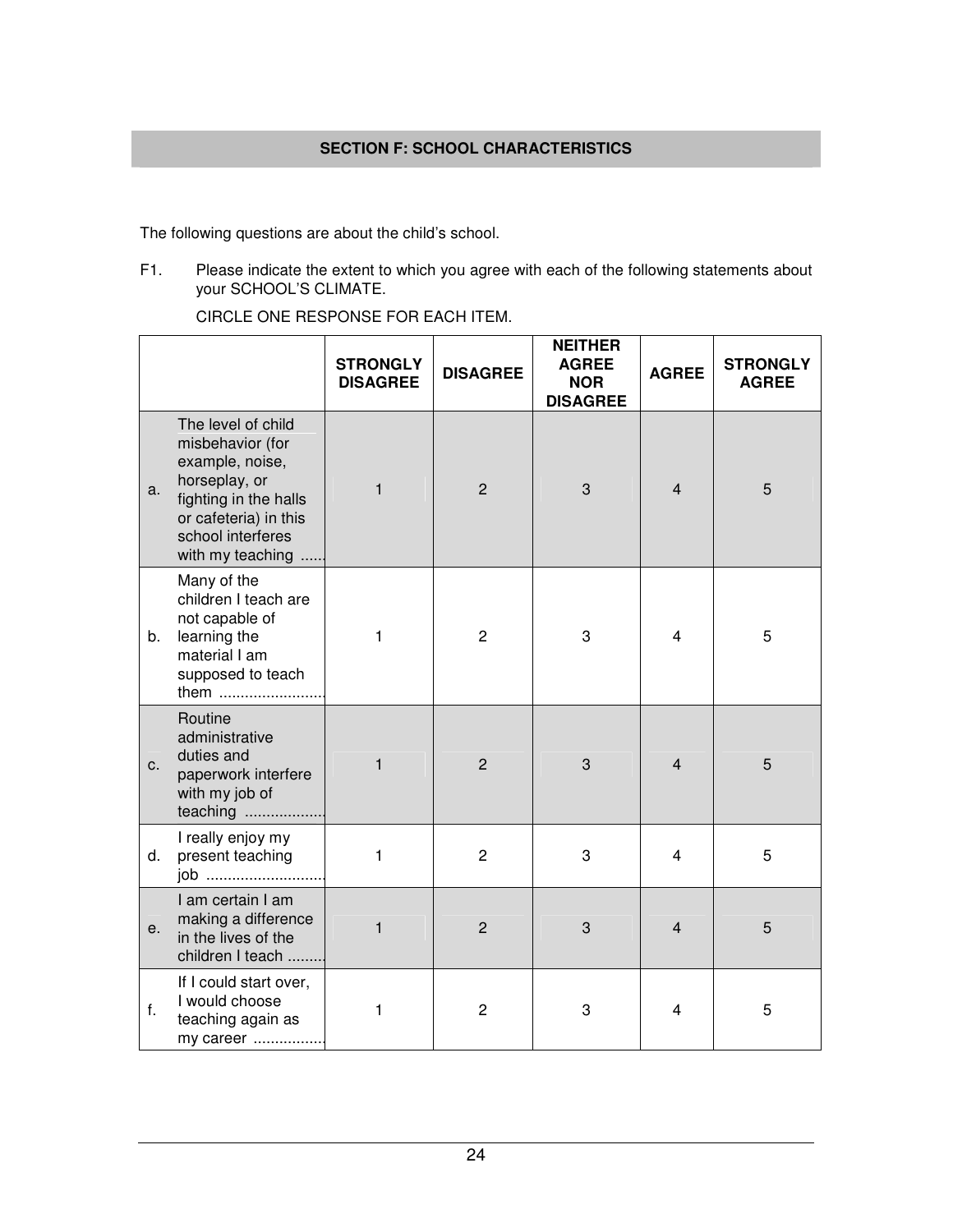F2. At your school, how much influence do you think teachers have over school policy in areas such as determining discipline policy, deciding how some school funds will be spent, and assigning children to classes?

F3. How much control do you feel you have IN YOUR CLASSROOM over such areas as selecting skills to be taught, deciding about teaching techniques, and disciplining children?

F4. Please indicate how much of a problem the following issues are in the neighborhood where the school is located.

|    |                                                                                   | A BIG<br><b>PROBLEM</b> | <b>SOMEWHAT</b><br>OF A<br><b>PROBLEM</b> | <b>NO</b><br><b>PROBLEM</b> | <b>DK</b> |
|----|-----------------------------------------------------------------------------------|-------------------------|-------------------------------------------|-----------------------------|-----------|
| a. | Crime in the neighborhood                                                         |                         | 2                                         |                             | -2        |
| b. | Garbage, litter, or broken glass in the<br>street or road, on the sidewalks or in |                         | 2                                         | 3                           | -2        |
| C. | Selling or using drugs or excessive                                               |                         | 2                                         | 3                           | -2        |
| d  |                                                                                   |                         | 2                                         | 3                           | -2        |

CIRCLE ONE RESPONSE FOR EACH ITEM.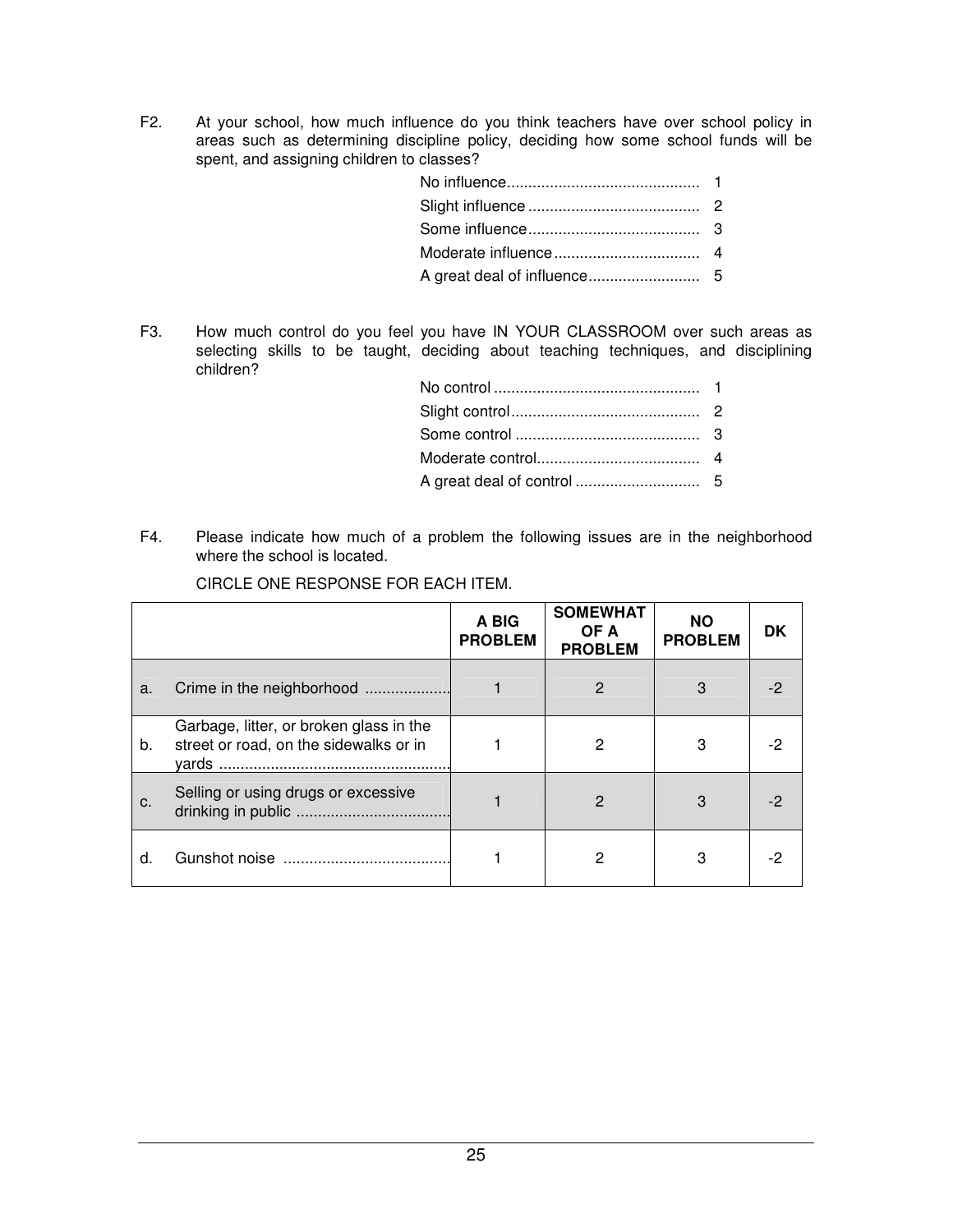F5. Does your school take any of the following measures to ensure the safety of children? CIRCLE ONE RESPONSE FOR EACH ITEM.

|    |                                             | <b>YES</b> | <b>NO</b>     | DK   |
|----|---------------------------------------------|------------|---------------|------|
| a. |                                             |            | $\mathcal{P}$ | -2   |
| b. |                                             |            | 2             | $-2$ |
| C. |                                             |            | $\mathcal{P}$ | -2   |
| d. |                                             |            | 2             | -2   |
| е. |                                             |            | $\mathcal{P}$ | -2   |
| f. | Teachers assigned to supervise the hallways |            | 2             | -2   |
| g. |                                             |            | 2             |      |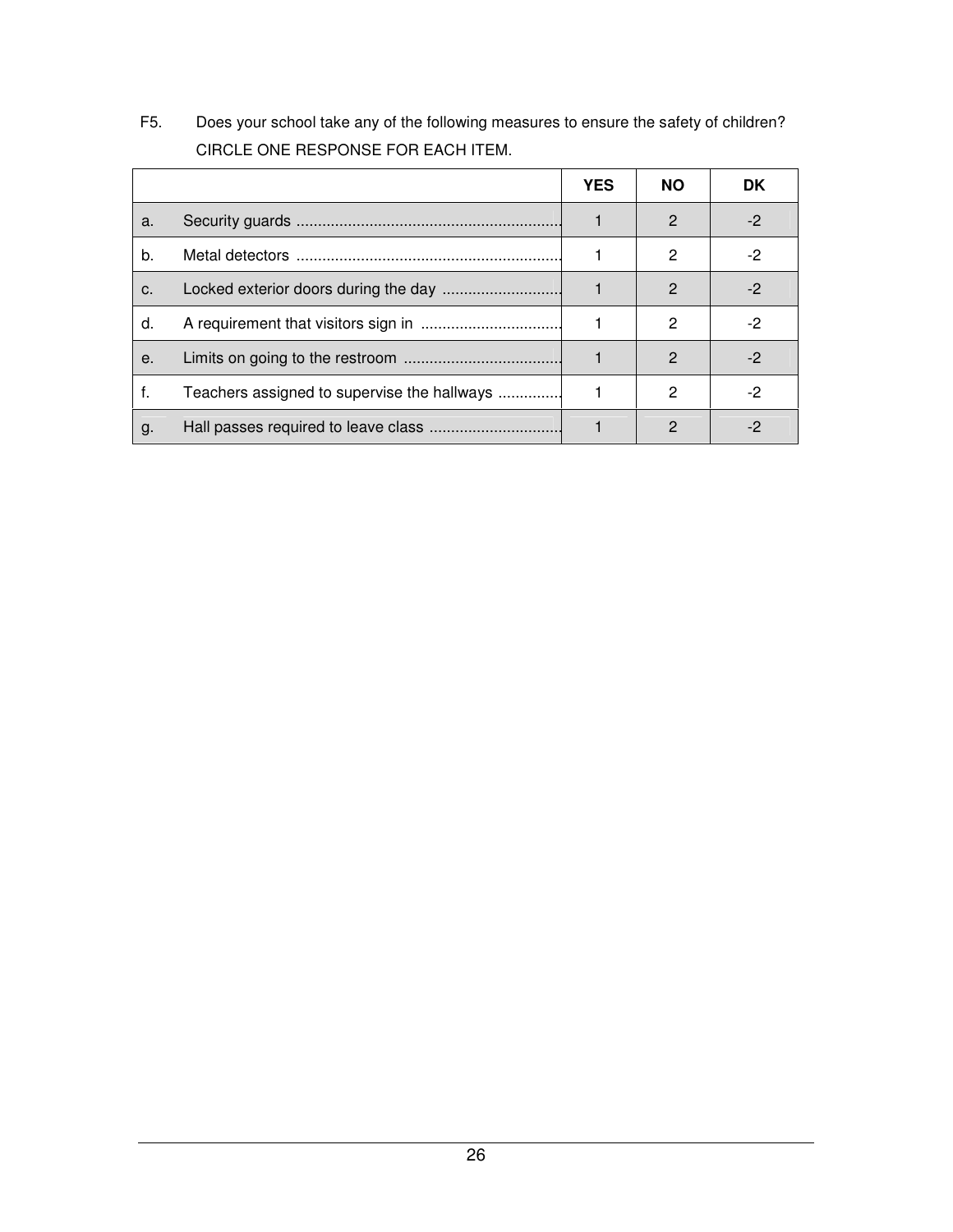### **SECTION G: TEACHER BACKGROUND**

G1. How do you classify your main assignment at this school, that is, the activity at which you spend most of your time during this school year?

### CIRCLE ONLY ONE RESPONSE.

| Itinerant teacher (i.e. your assignment requires you to<br>provide instruction/related services at more than          |   |
|-----------------------------------------------------------------------------------------------------------------------|---|
| Long-term substitute (i.e., your assignment requires that<br>you fill the role of a teacher on a long term basis, but |   |
|                                                                                                                       |   |
|                                                                                                                       | 5 |
|                                                                                                                       |   |

### G2. What is the highest level of education you have completed?

### CIRCLE ONLY ONE RESPONSE.

| At least 1 year of course work beyond a Bachelor's,                                                     |   |
|---------------------------------------------------------------------------------------------------------|---|
|                                                                                                         |   |
| Education specialist or professional diploma based on<br>at least 1 year of course work past a Master's |   |
|                                                                                                         |   |
|                                                                                                         |   |
|                                                                                                         | 8 |

### G3. What type of teaching certification do you have?

### CIRCLE ONLY ONE RESPONSE.

| Temporary, probational, provisional, or emergency          |  |
|------------------------------------------------------------|--|
| Certificate for completion of an alternative certification |  |
|                                                            |  |
|                                                            |  |
|                                                            |  |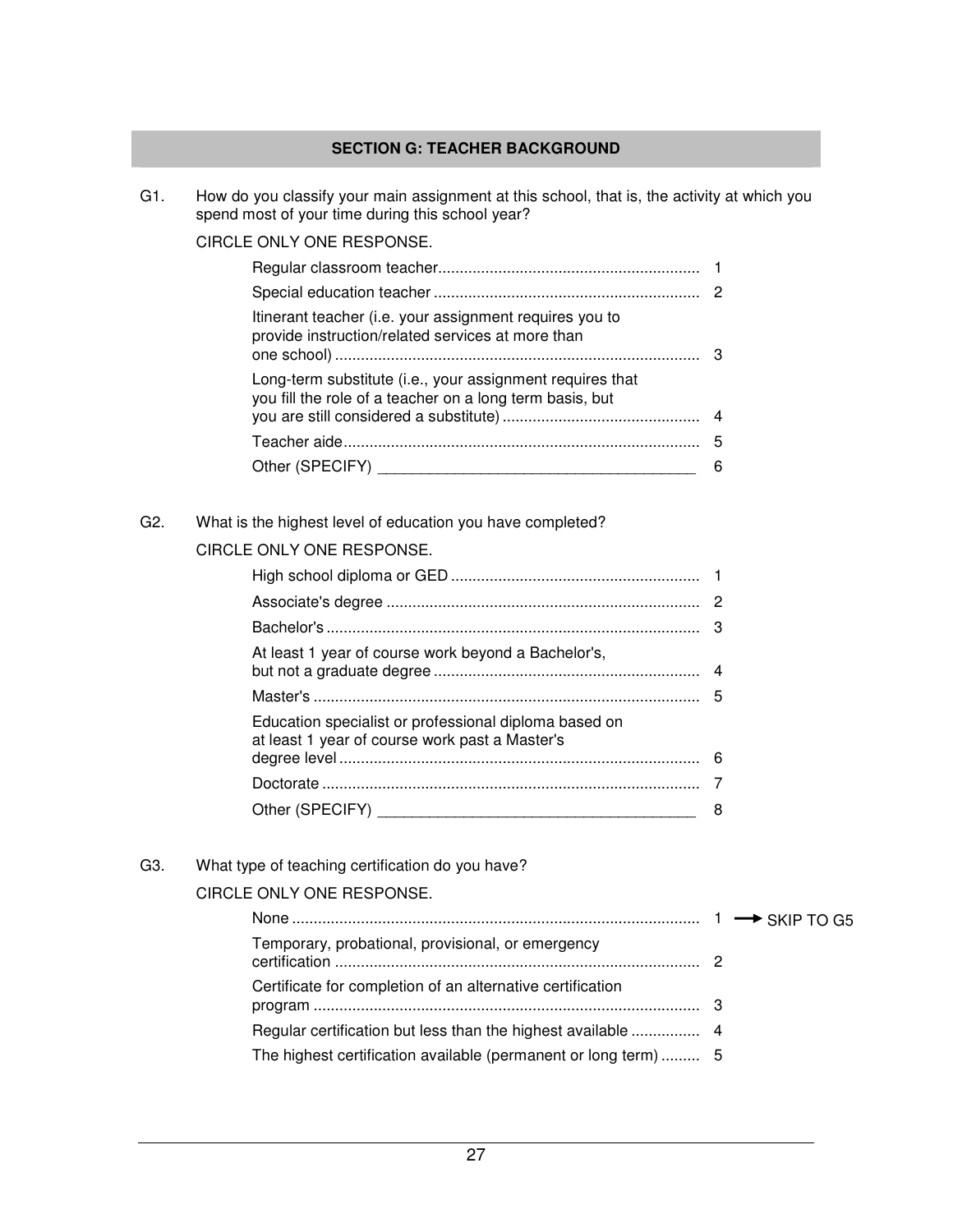#### G4. Are you certified in the following areas? CIRCLE ONE RESPONSE FOR EACH ITEM.

|       |                                                    | <b>YES</b> | <b>NO</b>     |
|-------|----------------------------------------------------|------------|---------------|
| a.    |                                                    |            | 2             |
| b.    |                                                    |            | 2             |
| $C$ . |                                                    |            | 2             |
| d.    |                                                    |            | 2             |
| $e$ . |                                                    |            | $\mathcal{P}$ |
| f.    | Middle/junior high school or secondary mathematics |            | 2             |
| g.    |                                                    |            | 2             |
| h.    | Middle/junior high school or secondary science     |            | 2             |
| L     |                                                    |            | 2             |
| ъ.    |                                                    |            | 2             |
| k.    |                                                    |            | 2             |

| 102. Middle/junior high school or secondary language arts1 |  |
|------------------------------------------------------------|--|
|                                                            |  |
|                                                            |  |
|                                                            |  |
|                                                            |  |
|                                                            |  |
|                                                            |  |

#### G5. Are you of Hispanic or Latino origin?